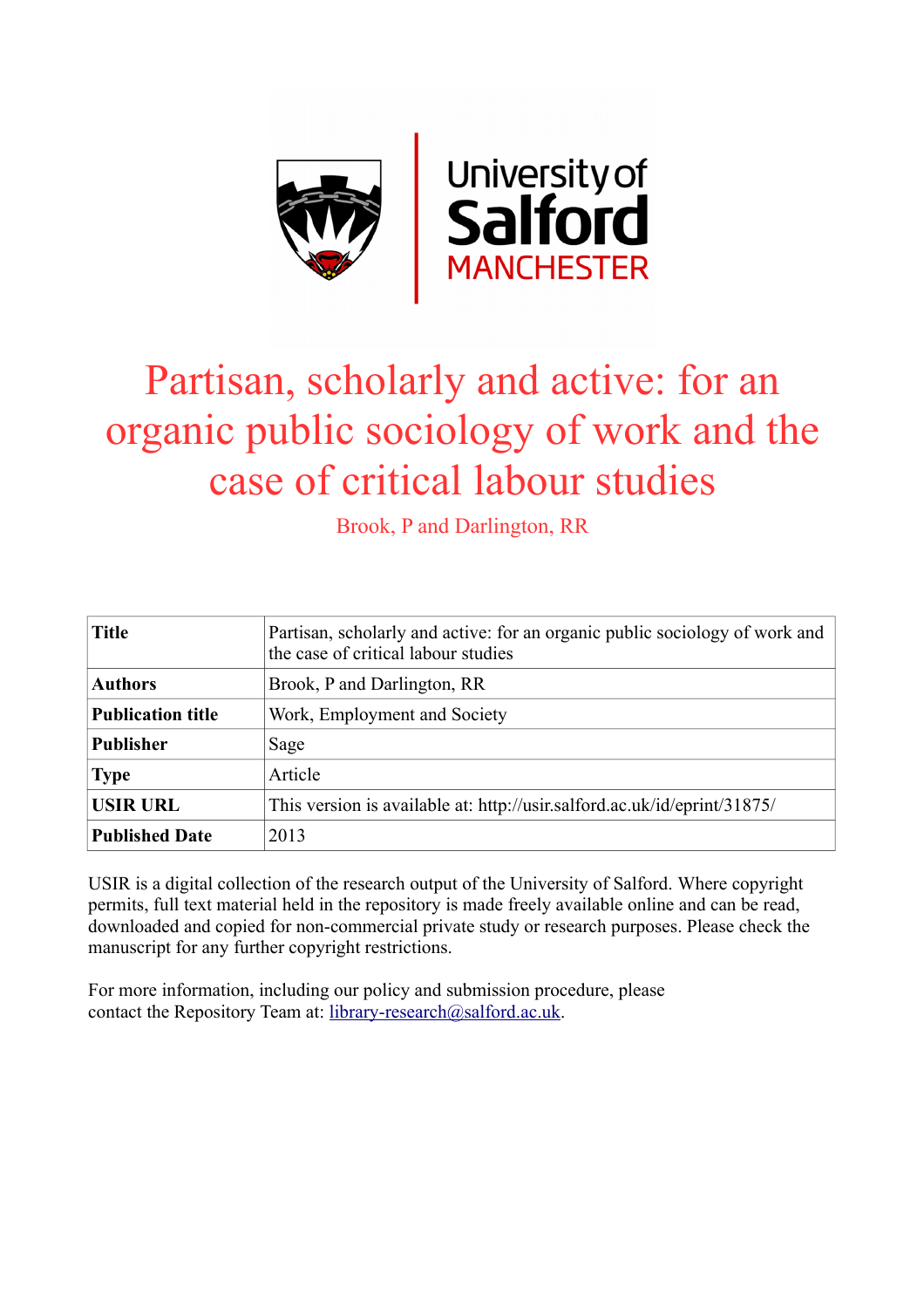# **Partisan, scholarly and active: arguments for an organic public sociology of work**

Paul Brook, University of Leicester, UK Ralph Darlington, University of Salford, UK

## **Abstract**

Despite a thriving tradition of critical scholarship in UK-based sociology of work, Burawoy's call for a partisan *organic public sociology* that is part of 'a social movement beyond the academy' and Bourdieu's plea for *committed scholarship* in the service of the social movement against neo-liberalism have received scant attention. This article seeks to stimulate debate by presenting a framework for a left-radical organic public sociology of work based on Gramsci's concept of the connected *organic intellectual* rather than Bourdieu's expert *committed scholar.* The latter, it is argued, is incompatible with activist partisan scholarship based on democratised relations between researchers and researched. *Participatory Action Research* is offered as a methodological orientation that underpins and enables organic scholars of work to engage actively *with* the marginalised and labour in the co-creation of knowledge that aids their struggles for change.

# **Key Words**

organic public sociology of work – organic intellectual – Participatory Action Research – Gramsci – Bourdieu – committed scholar - critical realism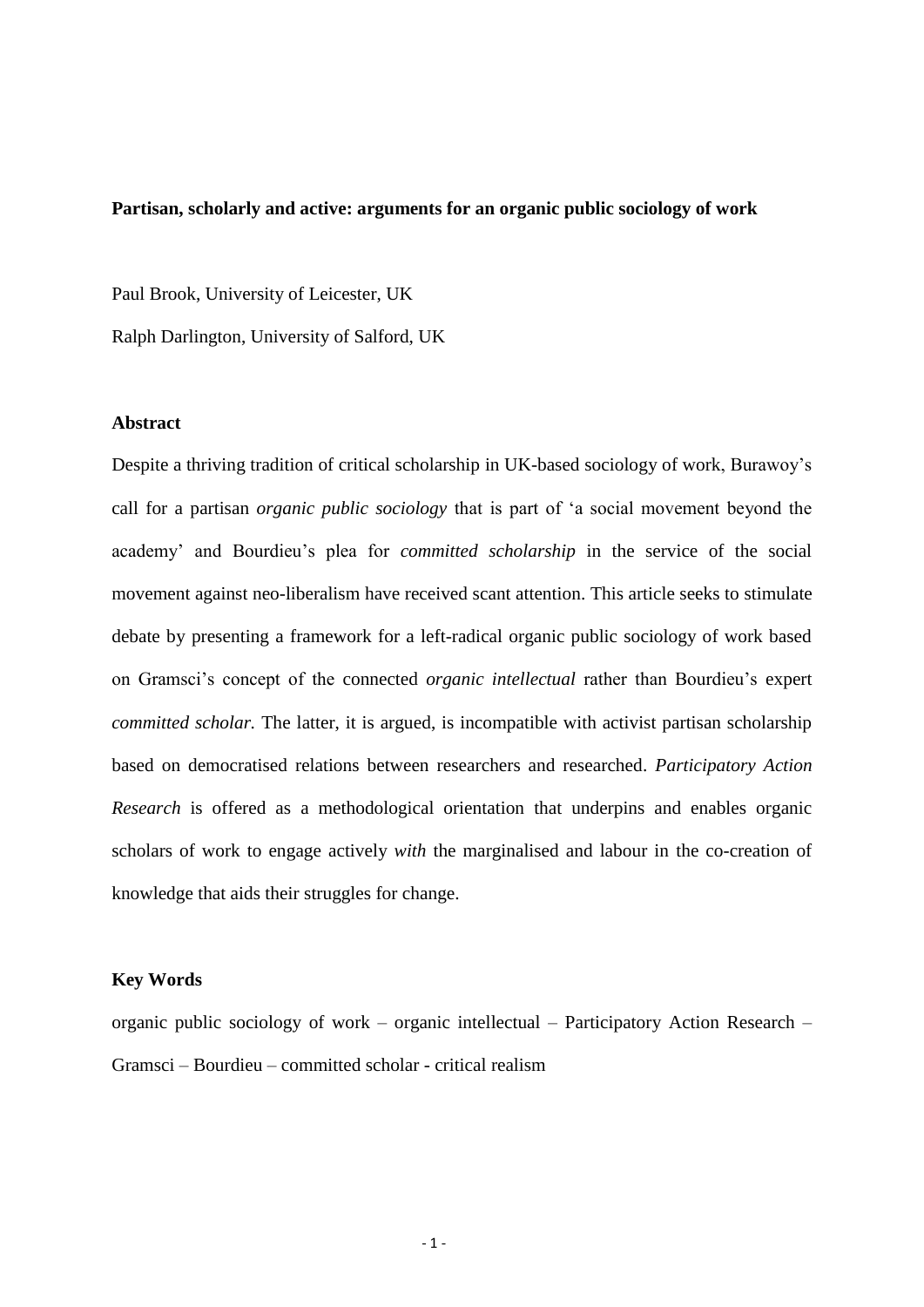## **Introduction: calls for action**

As capitalist crisis, resistance to austerity and political polarization intensifies in Europe, Burawoy's high-profile call in 2005 for an *organic public sociology* in which the 'sociologist as partisan' defends the 'social' and 'represents humanity' in an era of 'market tyranny and state despotism' (2007: 55) appears evermore relevant. It echoes Bourdieu's own call of the late 1990s for 'scholarship with commitment' (2003: 17), 'useful to the social movement' opposing neo-liberalism (1998: 58). While Burawoy's plea sparked an extensive, sometimes heated, debate about the efficacy of scholarly partisanship and activism (see Clawson et al, 2007), it is strange that apart from a few exceptions (see Heery, 2012; Stewart and Lucio, 2011, Watson, 2010) partisan public sociology has not been debated amongst UK-based scholars of work. This is especially paradoxical given Burawoy's own prominence as a labour process sociologist and the UK's influential traditions of critical scholarship that to varying degrees pursue open partisanship on the side of those subordinated in the labour process and marginalised in the labour market (see Thompson, 2010; Stewart and Lucio, 2011).

This article aims to stimulate debate amongst scholars of work and employment on the feasibility and desirability of a left-radical<sup>1</sup> organic public sociology of work in which the researcher is overtly partisan and active on the side of the marginalised and labour. We argue that Gramsci's notion of the *organic intellectual* rather than Bourdieu's *committed scholar*  offers a more robust and politically compatible model for researchers wanting to engage actively with the marginalised and labour in their struggles. We then discuss how the concept of the organic intellectual finds contemporary expression in the established methodological tradition of *Action Research*, especially its emancipatory-oriented variant, *Participatory Action Research* (PAR). By drawing on PAR's practices and critical realism's materialist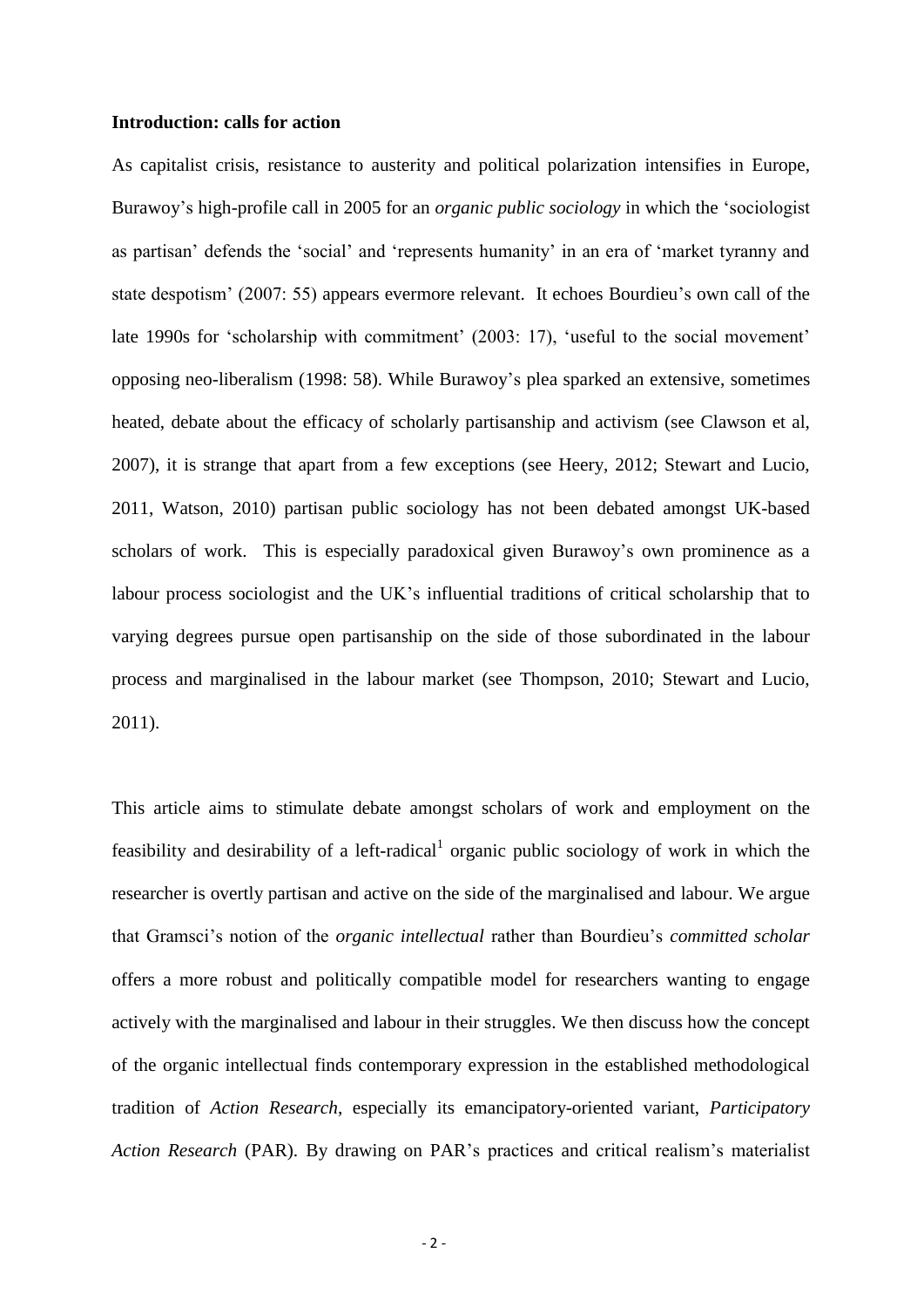epistemology, partisan organic scholars can ensure their research is rigorous, valid and representative through being reflexive, accountable to agents and relevant to their struggles. The article concludes by briefly considering what should and could comprise a vibrant leftradical organic public sociology of work. We stress the need to expand and deepen existing organic public sociology so that it encompasses not only organised labour but also helps to give voice to the unorganised, vulnerable and unwaged.

## **From criticality to partisanship**

In one sense all scholarship is partisan and committed (Bourdieu, 2003; Heery, 2012), as it is inevitably filtered through the scholar's 'personal lens that is situated in a specific sociopolitical and historical moment' (Cresswell, 2003: 182). These lenses are invariably premised on a range of assumptions about the efficacy, desirability or harm of socio-economic phenomena. To be critical, however, is not necessarily to engage in partisan scholarship, although criticality clearly underpins it (Hammersley, 1999, Watson, 2010). The key question is the degree to which the scholar goes beyond using their work to critique conservative, common-sense knowledge and socio-economic domination (Burawoy, 2007) to ally openly with a social group or cause, thereby engaging in an 'oppositional form of critical study' (Watson, 2010: 926).

In order to draw out the distinction between criticality and partisanship, Burawoy's (2007) argument for organic public sociology offers a useful framework. For him, the core questions are 'for whom and for what do we pursue sociology?' (2007: 34) In answering, he locates himself in a long-standing sociological tradition committed to partisan scholarship, whose champion, Wright Mills (1959), argued that an intellectual's role is the creation of an informed and radical public that challenges the powerful and generates political action to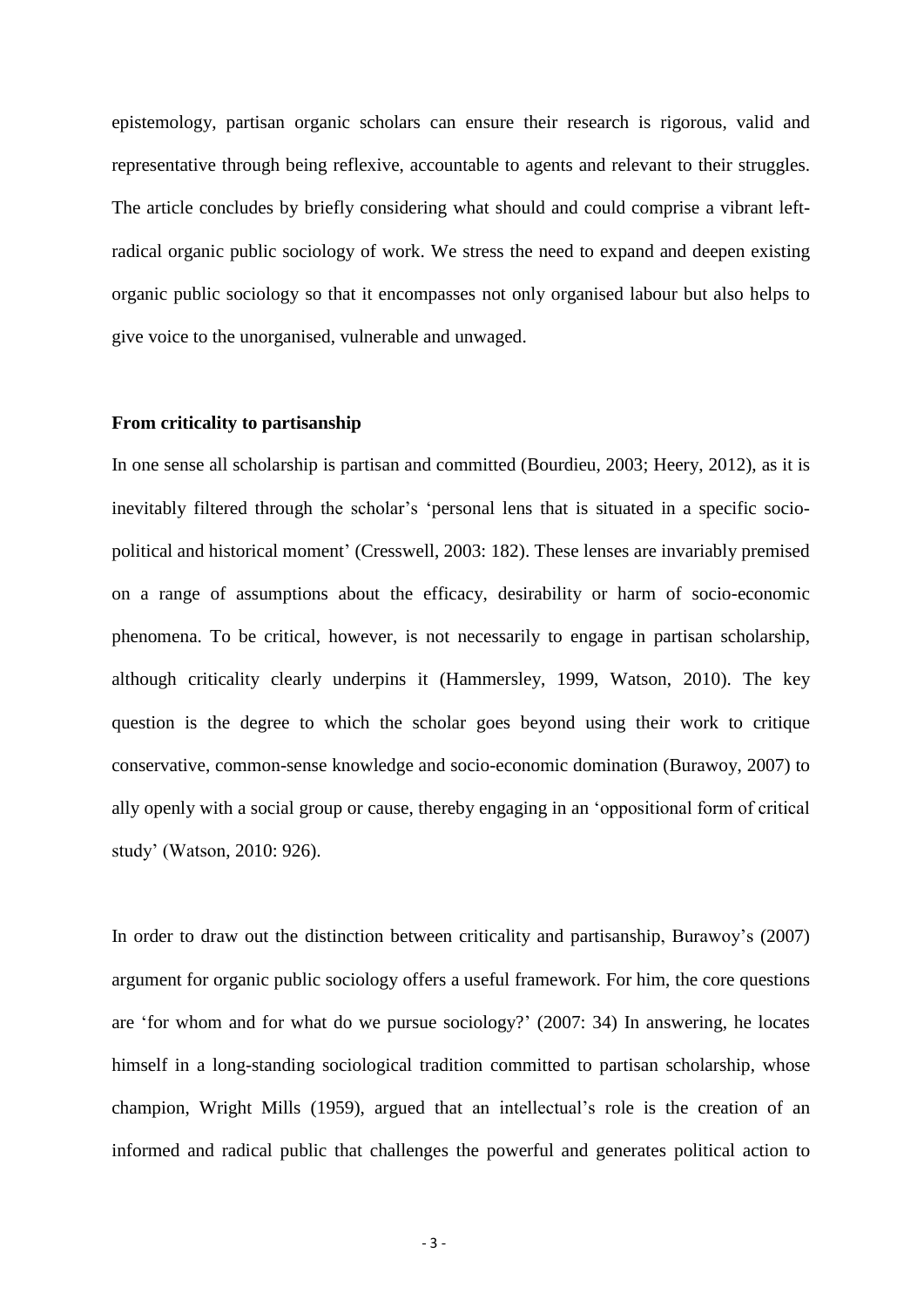transform society. Similarly, Burawoy argues that public sociology's engagement with extraacademic audiences should be about striking up '… a dialogic relation between sociologist and public in which the agenda of each is brought to the table, in which each adjusts to the other' (2007: 34) in an on-going debate about fundamental values and desired outcomes. Thus, organic public sociology is defined as critical scholarship that focuses beyond the academy and engages actively with external social agents, movements and organisations. One notable example in recent years is Ehrenreich's bestselling *Nickel and Dimed: Undercover in Low-Wage USA* (2002).

## **Bourdieu's** *committed scholar* **or Gramsci's** *organic intellectual***?**

Stewart and Lucio (2011) have recently used Bourdieu's notion of *committed scholarship* to underpin and justify their call for a new politics of research engagement that seeks to democratise relations with, and break down barriers between, scholars and the researched, to enable 'in a critical, sociological way, the active voices of the marginalised *and* their collective views' to be heard (2011: 332). The issue of democratising research engagement is a prime example of how partisan researchers have to be 'aware of the effects that their work has on the world, and seek to bring these under ethical and political control as well' (Hammersley, 1999: 3). However, the extent to which this is possible hinges as much on the the researcher's epistemological position as it does on an ideological commitment to participative democracy. This is crucially illustrated by the contrasting politicised epistemologies of the two leading models for left-radical partisan research: Bourdieu's *committed scholar* and Gramsci's *organic intellectual* (Burawoy, 2012; Callinicos, 1999; MacKinnon, 2009).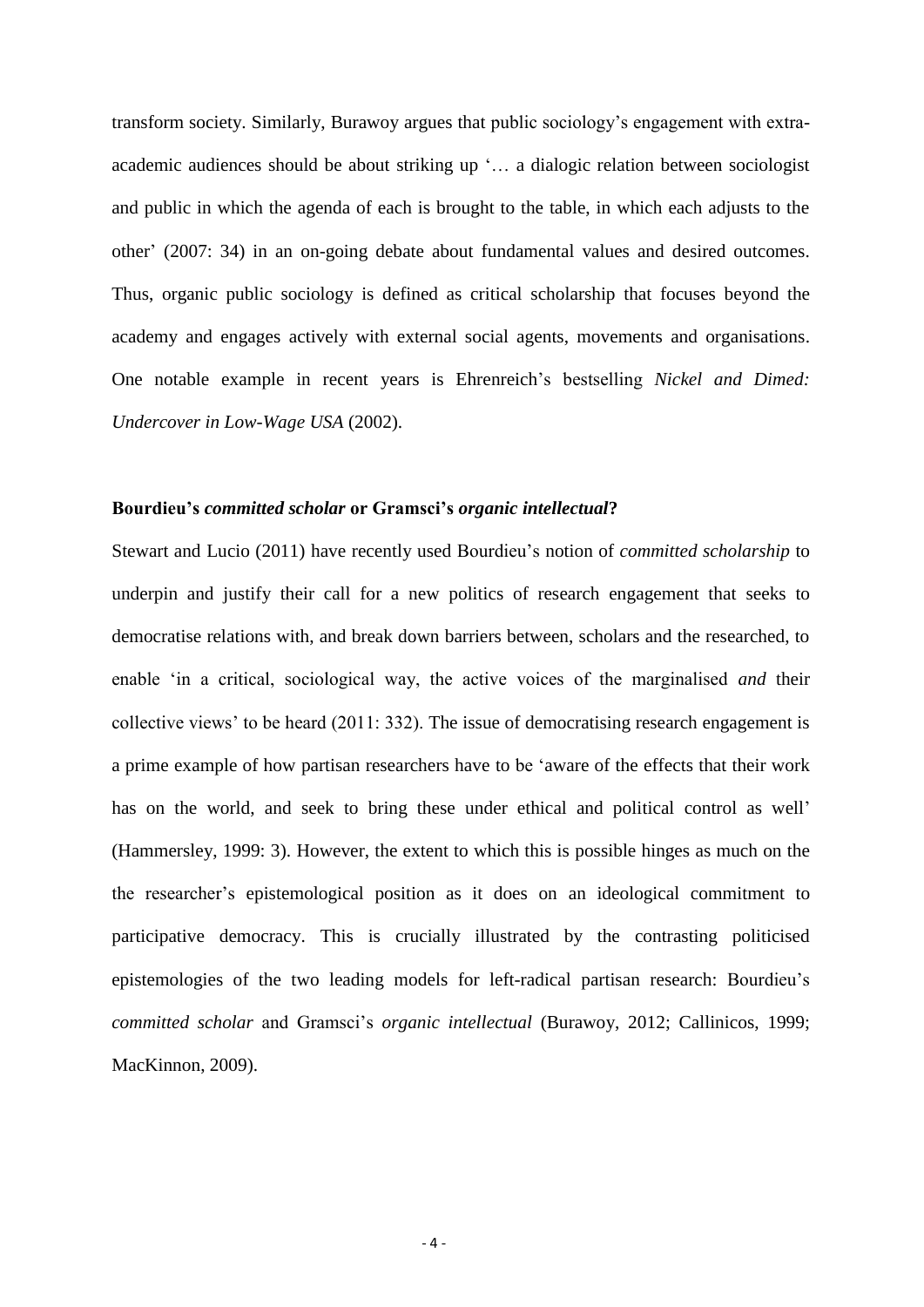Despite the enormous contribution of Bourdieu's ideas and public activism to harnessing researchers to the cause of social movements, the notion of the committed scholar (and associated *collective intellectual*<sup>2</sup>) is incompatible with the notion of democratising relations between the researcher and the researched. For Bourdieu, the weight of *symbolic domination* in capitalist society is so great that its victims inescapably internalise the discourses of the powerful (*doxa*) that *mystify* understanding of their exploitation and oppression. This then ensures submission to the established order, which manifests itself through individuals' cultural countenance, behaviours and attitudes (*habitus*) (Eagleton, 1992). The political consequence is that 'with the masses imprisoned in *doxa*, the intellectual becomes the indispensable bearer of critique' (Callinicos, 1999: 100).

The implication of Bourdieu's (1999) theory is that only suitably qualified scholars can provide effective critique of the dominant neo-liberal discourses. This is because empirical research involves social relationships with agents whose ideas are suffused with doxa. Accordingly, when the researcher connects closely with the researched their dialogue is frequently so distorted by doxa that it produces 'sociolinguistic data, incapable of providing the means of interpretation', even after the researcher attempts to 'construct this discourse scientifically' (Bourdieu, 1999: 611-612). Therefore, valid interpretation can only come from the expert intellectual who occupies a separate epistemological space from the social movement activist, thereby not 'forsaking her exigencies and completeness as a researcher' (Bourdieu, 2003: 18). Nevertheless, the expert committed scholar working *for* social movements still needs to be vigilant against doxa's distorting mystification through selfcritical reflexivity, which is the 'absolute prerequisite to any political action by intellectuals' (2003: 19).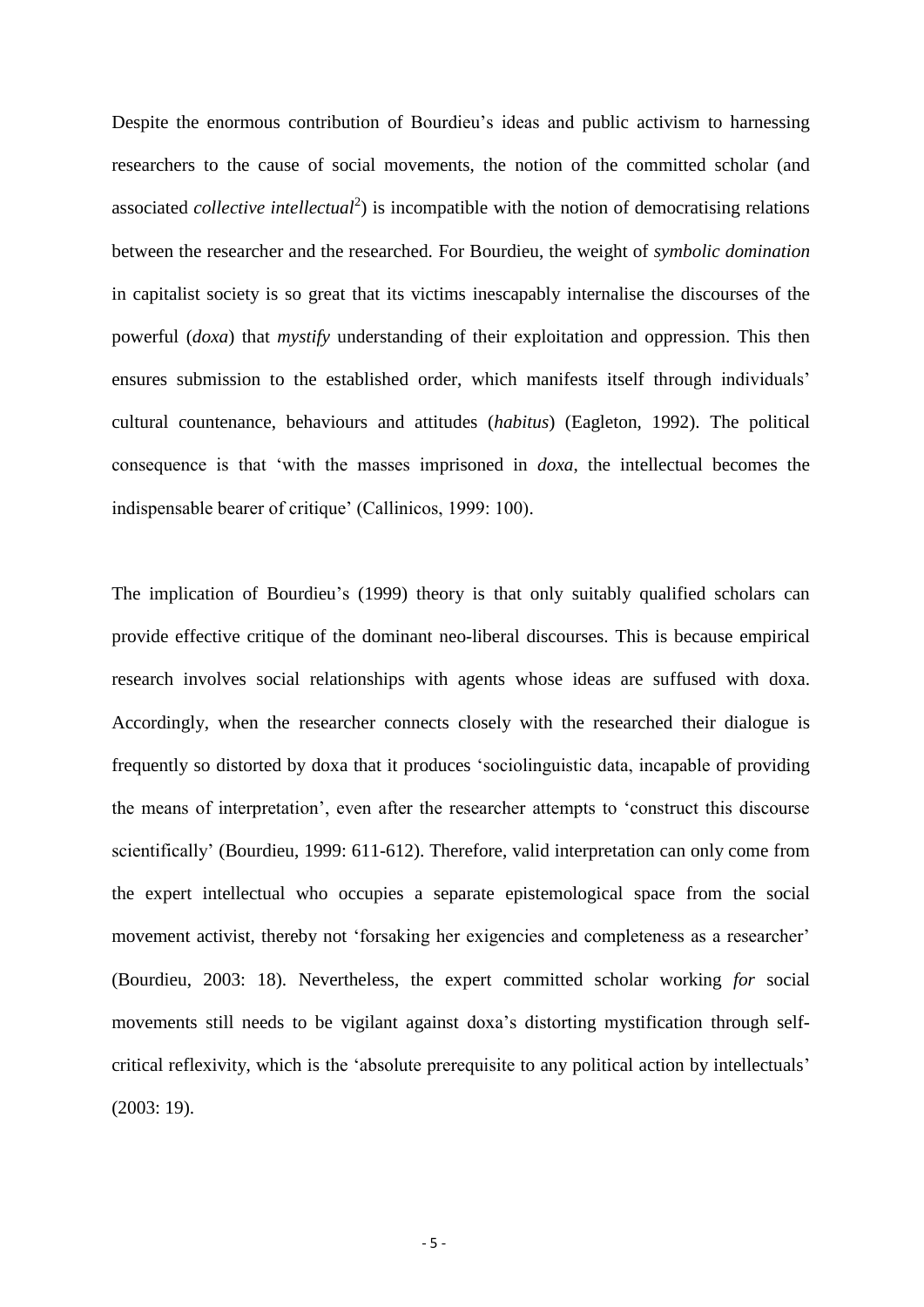A social movement's functional relationship to a committed scholar, therefore, is akin to that of a client to a professional service, albeit one where the researcher shares the former's political commitment. This epistemological separation finds explicit political expression in *Raison d'Agir's* (2012) formal distinction between 'intellectual and organizational forms of resistance'. The implication of this separation is that there is no space or forum outside of established intellectual-academic practice, such as within movement organisations, where political discourse and analysis by all active participants can generate an organic and equally rigorous rationality (Burawoy, 2005; Callinicos, 1999). Consequently, the call by Stewart and Lucio (2011: 339) for a 'new methodology of engagement' is incompatible with Bourdieu's theoretical and political underpinning of the *committed scholar*.

By contrast, Gramsci's (1971) notion of the organic intellectual does offer the basis for a non-elitist, democratic methodology of engagement between the researcher and the researched. For Gramsci, intellectual activity is common to the human condition as each person possesses an implicit philosophical position in the form of a general belief system and opinions (Ives, 2004), albeit one founded on a contradictory tension between the ruling class' ideological *common sense* and experientially derived *good sense* (Gramsci, 1971; Ives, 2004). Accordingly, Gramsci's starting-point is that '[a]ll men are intellectuals… but not all men have in society the function of intellectuals' (1971: 9). Therefore, categories of official intellectuals, such as academic scholars, should not be defined by their scholarly activity and privileged access to truth or reason but by their functional organisation as a distinct social group within the ensemble of capitalist social relations. For Gramsci, intellectuals do not necessarily 'possess higher intelligence or profundity or even a greater ability to reason per se'; rather their distinctiveness arises from performing a very different specialist function compared to other people (Ives, 2004: 75). The capacity to think and reason soundly,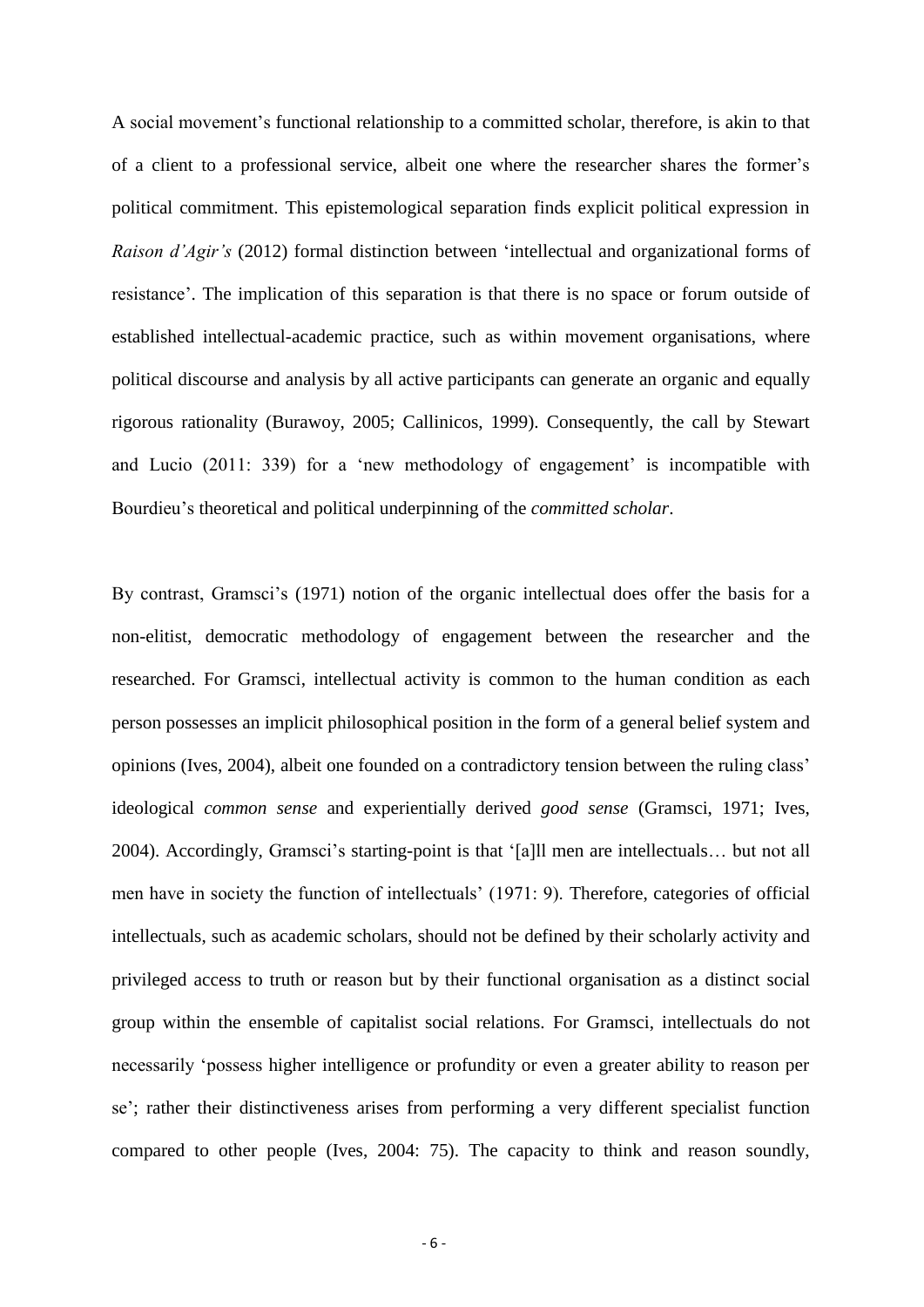therefore, is not confined to professional academic intellectuals. Every social group can possess its own 'particular specialized category of intellectuals' (Gramsci, 1971: 7), such as political parties and social movements' internal theorists and writers.

Gramsci's argument that each social group can produce its own intellectuals allows him to posit a fundamental distinction between traditional and organic intellectuals. He argues that traditional intellectuals are those that present themselves 'as autonomous and independent of the dominant social group' (1971: 7) but effectively function as an intellectual for the dominant social group (Mackinnon, 2009), as with the example of Anthony Giddens' public interventions in support of the *Third Way* and the New Labour ideological project (Burawoy, 2005; Callinicos, 1999). Conversely, organic intellectuals are rooted in, and bound to, a specific social group. This is created through an interrelationship between the perceived effectiveness of the intellectual's ideas, in giving voice to the agents, and their active affiliation to the social group (see Connolly, 2010; Darlington, 2009). Significantly for Gramsci, the relationship is deepened through the intellectual's direct involvement in visible counter-hegemonic struggle on the side of agents against the ruling ideological *common sense,* such as during protest campaigns and industrial action. This in turn nurtures the emergence of other organic intellectuals from within and encourages traditional intellectuals, such as academic scholars, to seek organic relationships with the subaltern group.

The organic intellectual relates to subaltern groups not as an autonomous tribune but as the intellectual manifestation of their collective voice in counter-hegemonic struggle. Thus, the organic intellectual's role can be that of strategist, leader, spokesperson and educator, working side-by-side with and within the subaltern group (MacKinnon, 2009). It is a relationship where organically forged ideas and political struggle are 'caught up in a constant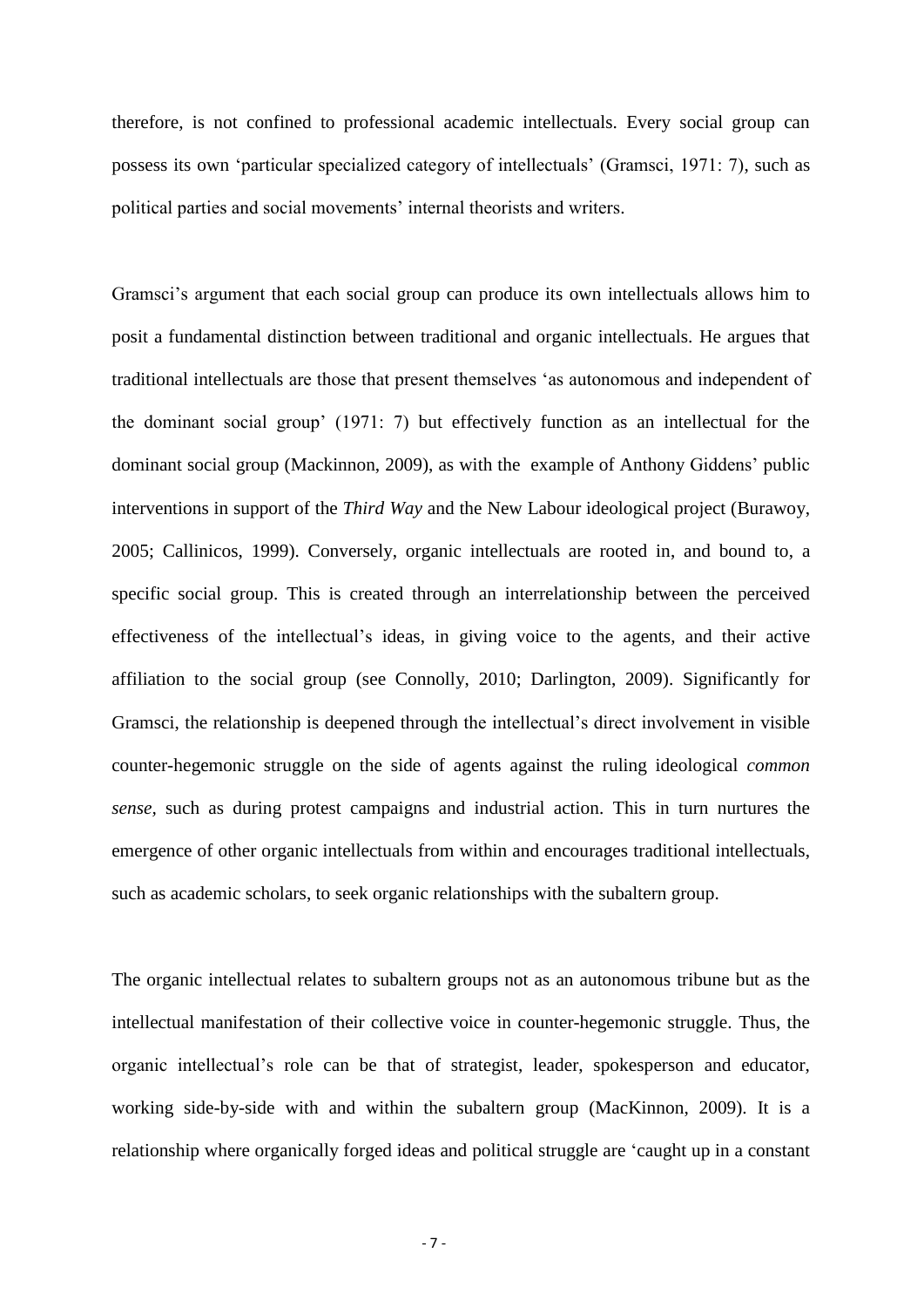dialogue in which intellectual practice, rather than belonging to the exclusive domain of cultural production, is, through its integration into broader political activity, continually put to the test and thereby critically scrutinized and revised' (Callinicos, 1999: 101). For the organic intellectual - and contrary to Bourdieu's concept of the committed scholar - there is not a wall of expertise separating the scholar's craft from the ideas of the marginalised and labour. For while Gramsci (1971) recognises the valuable contribution of rigorous, formal scholarship, its practice and organisation assumes an ultimately illusory autonomy of the researcher that unwittingly reproduces the inequalities and elitism of capitalism.

# **From organic intellectual to organic public sociology**

Burawoy argues that organic public sociology (2005; 2012) should be founded on the notion of the sociologist as an organic intellectual rather than on Bourdieu's committed scholar engaged in loosening the stranglehold of doxa. This is because in the final analysis *truth* is only accessible in continual dialogue with agents themselves through which it can be forged into a counter-hegemonic discourse that challenges the common-sense of the powerful. Thus, he follows Gramsci's understanding that while members of subaltern groups are subject to dominant ideologies (*common sense*) this never totally eclipses their indigenous reason (*good sense*), arising from their lived experience of inequality and subordination. It is this good sense that organic intellectuals should excavate and elaborate in a committed partnership with agents. Hence, social change for Burawoy arises from intellectuals working in close connection with the marginalised, 'elaborating local imaginations of what could be, and struggling for their realisation' (2005: 430).

Stewart and Lucio (2011) make a similar case when they argue that the partisan researcher in taking on the role of elaborating the views and pursuing the goals of marginalised agents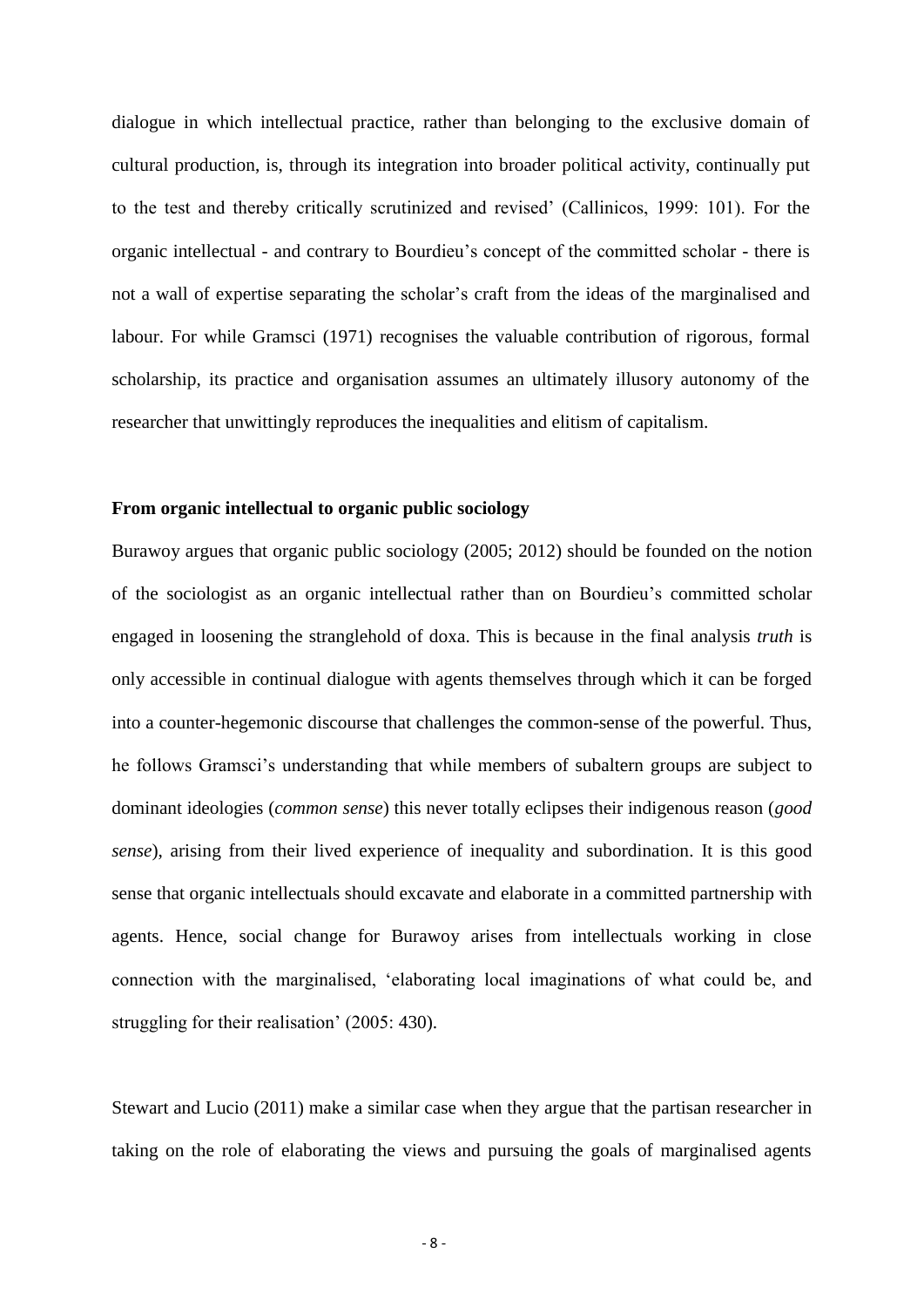helps to offset the unequal resources available to them compared to managers and state officials. In Gramscian terms, it is an example of counter-hegemonic struggle but for the researcher's work to be accepted by agents', as their authentic voice and politically valuable, requires the forging of an organic connection between both parties. This is principally achieved through the researcher actively participating in the agents' struggle, which in turn empowers them to make politico-scholarly interventions from within (see Connolly, 2010) and even in the name of the movement, campaign or organisation (see Fantasia, 1988). In the process, methodological relations begin to be democratised thereby challenging the illusory notion of scholarly autonomy. Thus, the role of the organic researcher is to break down the barriers to become part of the agents' solution through a less hierarchical, more democratic process built on a shared active commitment rather than stand apart as a neutral observer on the pedestal of professional integrity.

No matter how credible the argument for organic public sociology from a left-radical perspective a common criticism is that a politicisation of sociology will undermine intellectual rigour and its accompanying reputation for impartiality and objectivity (see Clawson et al, 2007). It is a persistent criticism, despite defenders of partisan research highlighting the paradox of traditional policy research's assumed impartiality and objectivity, while being inherently partisan due to its objectives being set by an often powerful client, such as government or business (Burawoy, 2007; Heery, 2012; Stewart and Lucio, 2011). Nevertheless, advocates of partisan research do acknowledge that there is a necessity to maintain a critical distance from agents to avoid the danger of wrongly asserting political faith over contrary evidence (Siraj-Blatchford, 1995). For Burawoy (2005), the safeguard lies in researcher reflexivity, as it does for Bourdieu's committed scholar (1999; 2003).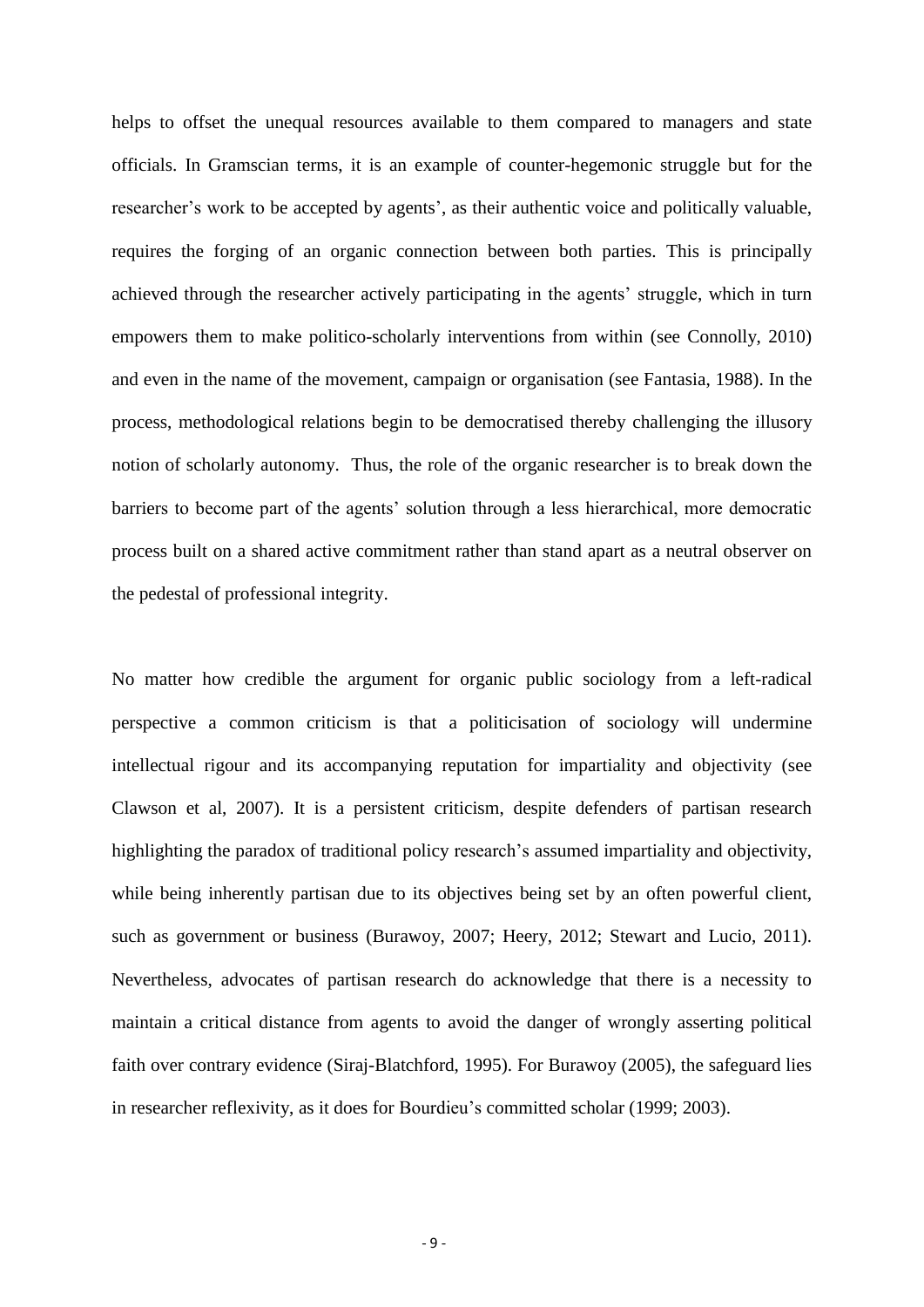In qualitative research, especially ethnography, reflexivity is a crucial dimension (Cresswell, 2003; Denis and Lehoux, 2009), requiring the researcher to be as transparent about the process and their role as possible. This is because it is not possible to be neutral and therefore it is important for the researcher to be open about their ideological position (Reid and Frisby, 2008). The degree of reflexivity is also important. For organic public sociology, it is vital that the researcher not only acknowledges their situated position but critically explores their social and political impact on the social subject of the research (Denis and Lehoux, 2009; Reid and Frisby, 2008). In this way, there is an open, reflexive and dialogical commentary by the researcher on the interrelationship between their rigorous application of data collection methods, ideological commitment and active support for subaltern interests (MacKinnon, 2009). However, while reflexivity enjoys widespread acceptance as a methodological procedure, it continues to be criticised for being overly subjective, untestable and insufficiently transparent, especially in relation to underpinning claims for objectivity in oppositional partisan research (see Hammersley, 1999). There is also the perennial risk of research being stigmatised as political activism rather than scholarship. For example, Beynon's (1973/1984) *Working for Ford* was condemned by Ford management for its 'doubtful value as an objective sociological study' on the basis that 'Beynon comes so much to identify himself with the stewards', but was defended by stewards as an authentic portrayal of life in a car factory (Beynon, 1973/1984: 11-15). How then can organic researchers strengthen their credibility by ensuring that their data is valid and representative beyond extolling rigorous self-critical practice (Siraj-Blatchford, 1995)?

# **Organic intellectuals and Participatory Action Research**

The *Action Research* tradition offers an established methodological orientation (Reason and Bradbury, 2008) that can frame the practice of organic public sociology and help to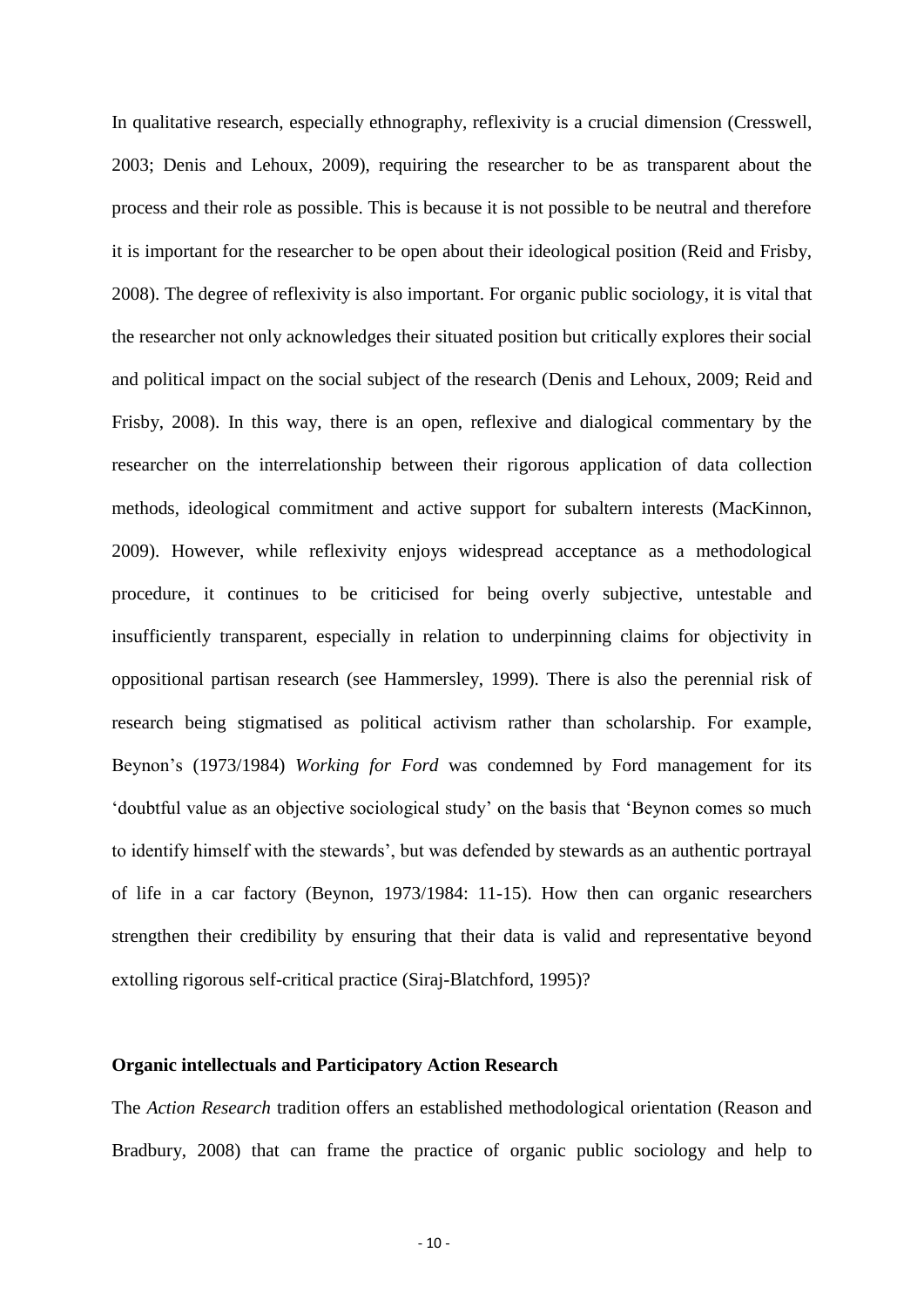strengthen its claims to legitimacy within the academy and beyond. This is because action research is oriented on creating organisational/social change *with* agents rather than *for* them (Denis and Lehoux, 2009). This is done by seeking 'to create participative communities of inquiry'… [through]… a practice of participation, engaging those who might otherwise be subjects of research or recipients of interventions to a greater or lesser extent as coresearchers' (Reason and Bradbury, 2008: 1). Given this orientation on participation, active agents and social change, it is surprising that action research has had modest take-up in industrial relations and sociology of work (Huzzard and Björkman, 2012), despite both containing vibrant labour-oriented traditions (Heery, 2012; Thompson, 2010).

Huzzard and Björkman (2012) argue that action research *with* unions and workplace actors in general should comprise a deeper form of collaborative research (see Denis and Lehoux, 2009) with a 'much stronger emphasis on both action and collaboration' (p. 163). Significantly, this enhanced emphasis corresponds with the principles of the organic intellectual (Mackinnon, 2009), as researching *with* agents means *research in action*, rather than being about action. This involves 'a collaborative democratic partnership' with agents at every stage of the research process, ensuring that knowledge outcomes are co-produced (Huzzard and Björkman, 2012: 163-164).

While we support Huzzard's and Björkman's (2012) understanding of action research, they omit its widely-held emancipatory principle. As Reason and Bradbury (2008: 5) explain, action research 'without its liberating and emancipatory dimension is a shadow of its full possibility and will be in danger of being co-opted by the status quo'. Those working within the action research umbrella tradition (see Reason and Bradbury, 2008: 7-8) wanting to emphasise its emancipatory dimension have in response developed *Participatory Action*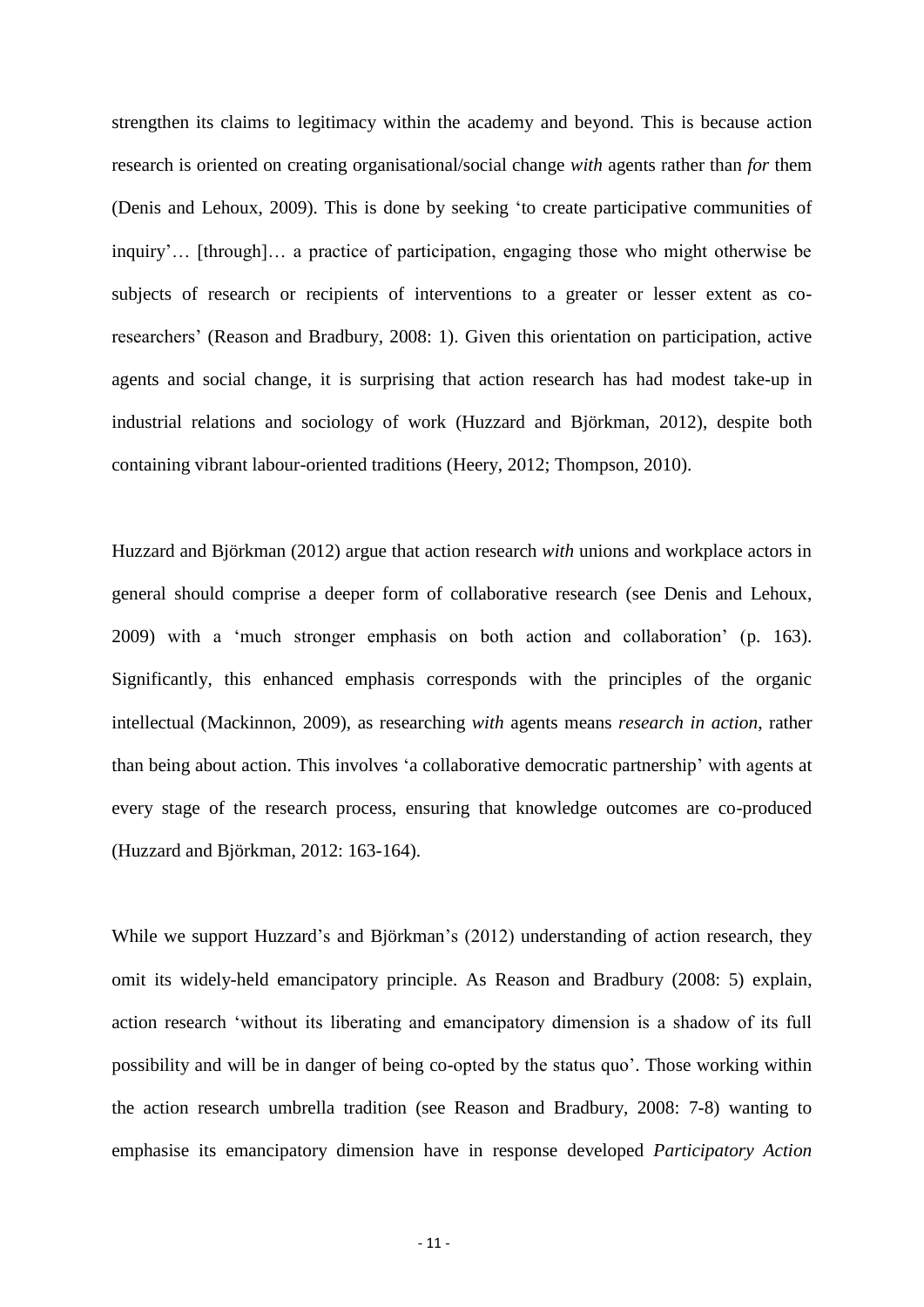*Research* (PAR) (Kemmis, 2006). PAR is a critical approach that focuses on 'democratizing the research process, acknowledging lived experiences and contributing to social justice agendas to counter prevailing relations that are deeply gendered, classed and racialized' (Reid and Frisby, 2008: 93).

How then does PAR (and action research generally) ensure scholarly rigour and the validity of its knowledge outcomes in terms of practical relevance to agents? While reflexivity is axiomatic, the process undergoes a qualitative transformation from being an individual researcher's subjective commentary and analysis into a collectivised, democratic process with agents. Corresponding to PAR's principles of co-operative participation, the researcher's committed engagement from the outset should be marked by a continuous, interactive reflexivity framed by accountable, democratised relations with agents. In other words, a researcher's organic connections to agents entails forging an interdependent relationship between co-researchers, comprising continual collective critical reflection and open debate in their shared pursuit of organisational/social change (Denis and Lehoux, 2009; Reid and Frisby, 2008).

In many PAR settings, such as social movements, campaigns and unions the research process and outcomes are likely to be subject to the organisation's own democratic procedures and practices (Denis and Lehoux, 2009). However, in politically contested settings, such as unions and large campaign organisations, the researcher must continually navigate a complex organisational terrain and guard against the undermining of inclusive participation and critical distance (Huzzard and Björkman, 2012). Nevertheless, to be organic requires active engagement in internal political debates (Clawson, 2011), as to do otherwise is to distance oneself from the social group's intellectual engine. The extent to which this is possible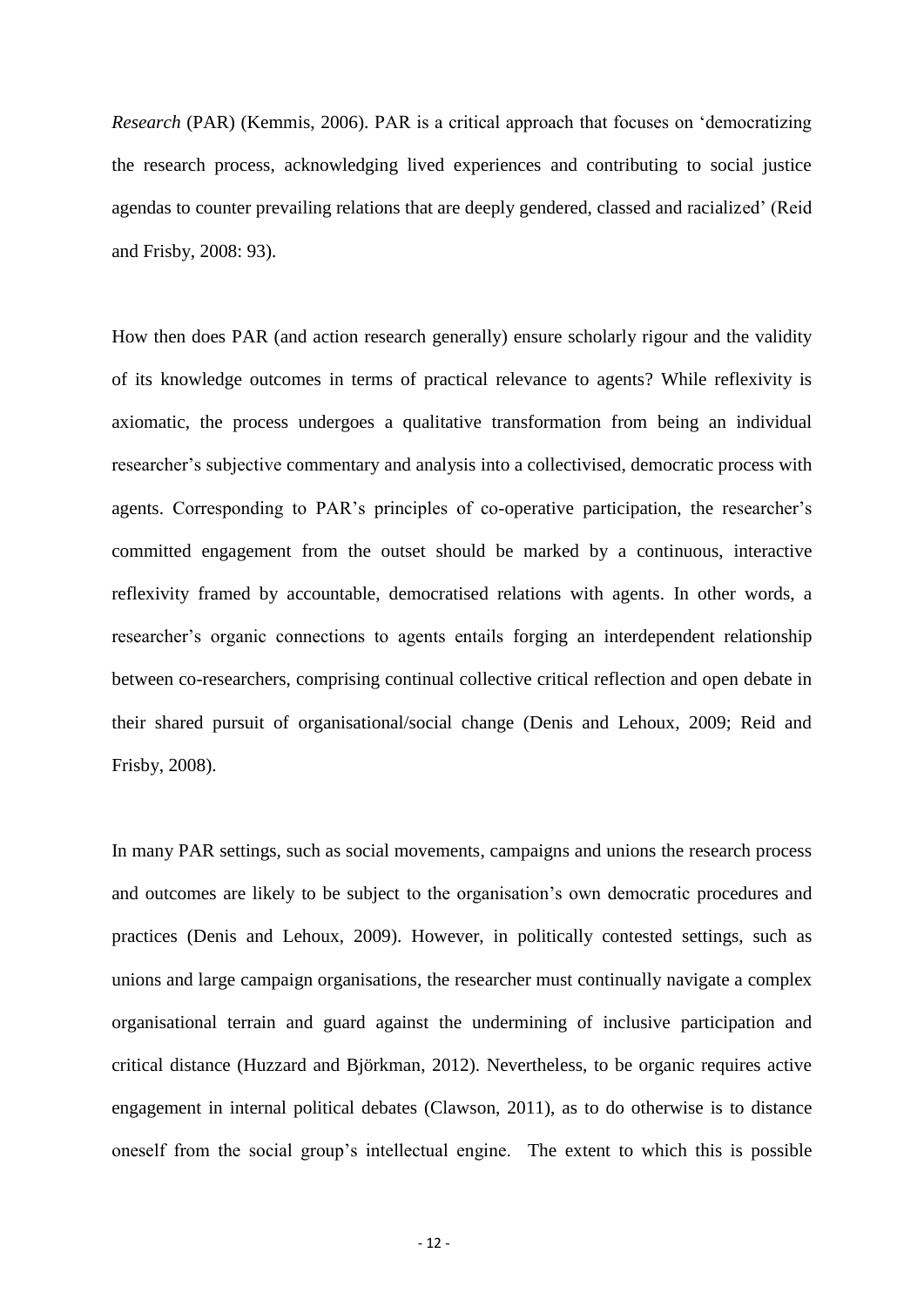depends on the nature of the planned intervention and *with* whom (formal leaders and/or ordinary activists). It is also determined by the extent to which the researcher is organically pre-connected, such as being an established activist, having a prior research relationship or a history of related interventions and valued publications whereby their politics and affiliations are already known.

Ultimately, PAR seeks to confront and combine the separation of formal knowledge from experiential knowledge through co-operation (Denis and Lehoux, 2009), which inevitably means that there are increased methodological tensions, especially around ensuring critical distance (see Huzzard and Björkman, 2012; 167-168). Nevertheless, engagement through cooperation offers rich advantages in broadening and deepening the reach of sociology of work, not least in privileging the voice of the marginalised, exploited and oppressed. PAR, as with organic public sociology generally, cannot rely on traditional positivistic forms of procedural rigour to be judged as valid and representative, as this would deny its principles of organic connectedness and co-operative knowledge creation. Instead, there has to be a high degree of ethical-political judgement (Huzzard and Björkman, 2012; Reid and Frisby, 2008; Watson, 2010) born of exhaustive self and collective reflexivity (Denis and Lehoux, 2008). However, this judgement should be continually debated and amended through thick accountable relations with agents - and ultimately with external others via academic and public debate.

Inherent to a researcher's ethical-political judgement is their underpinning epistemological position. As Hammersley (1999) argues, what constitutes objectivity is an epistemological question, which is ultimately a political judgement. This is evident in Gramsci's Marxism in which the subaltern's experientially derived *good sense* is of raised epistemological significance, as it offers enhanced understanding of structural inequalities, exploitation and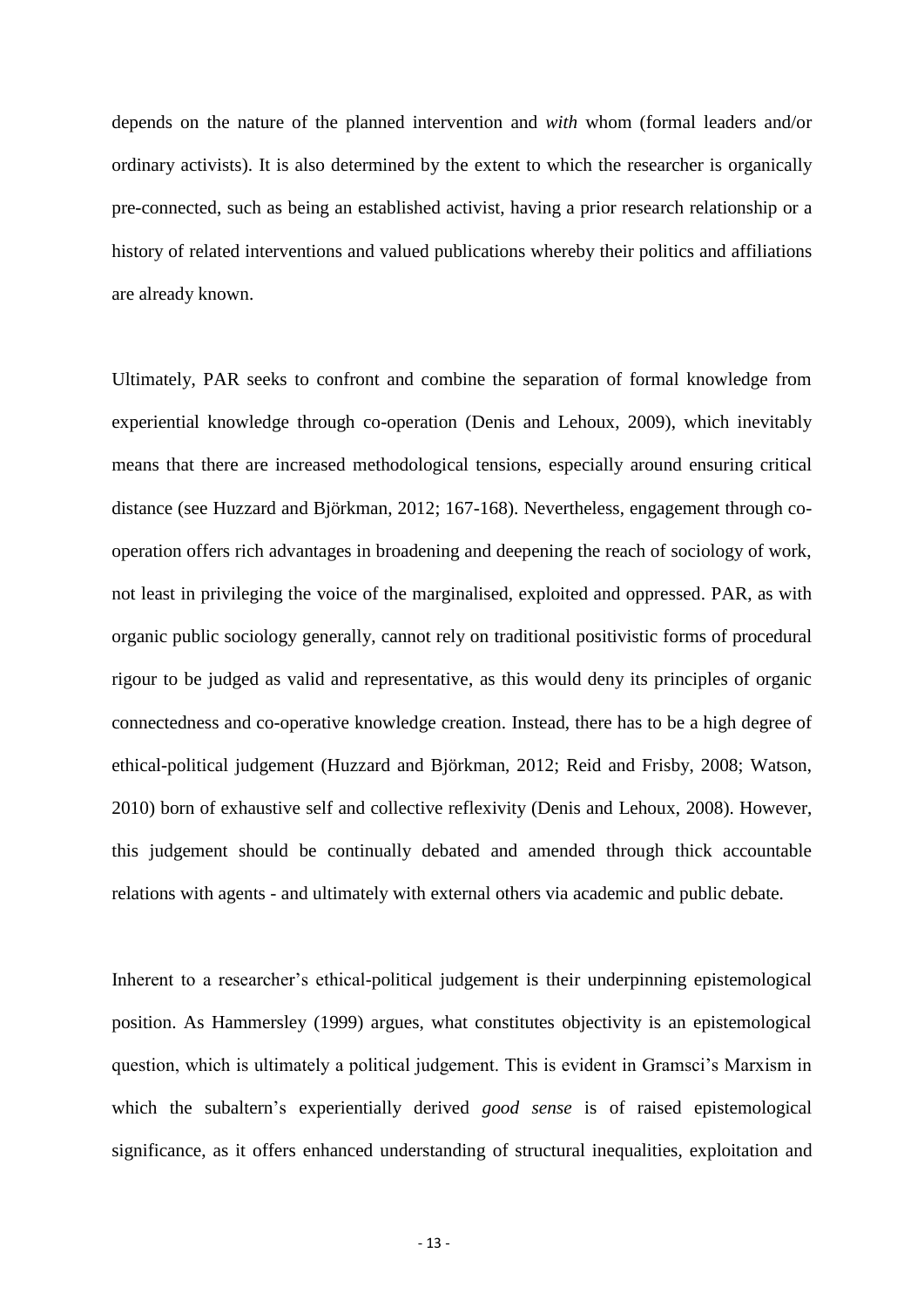oppressive social relations, thereby informing activity for social change (Burawoy, 2005; Callinicos, 1999). From a feminist perspective, Reid and Frisby (2008: 98) similarly privilege the perspective of oppressed women when they argue that it is necessary 'to connect the articulated and the contextualised personal with the often hidden or invisible structural and social institutions that shape and define our lives'. This form of emancipatory 'standpoint epistemology' (Hammersley, 1999: 6) provides an alternative version of methodological objectivity that privileges the experiences and ideas of the marginalised, exploited and oppressed in order to improve knowledge of their relationship to underlying structures of subordination, as a means to better challenge them.

Related to 'standpoint epistemology' is the emergence of critical realism, as an increasingly influential philosophical and critical research tradition in the sociology of work, including much Marxist and other left-radical scholarship (Fleetwood and Ackroyd, 2004). For critical realism, social reality is layered, comprising deep and emergent structures in an interdependent relationship with social agency that in turn generates social change (Ackroyd, 2009). Its epistemological concern is to produce theory that accurately identifies causal mechanisms in social change. Like organic public sociology, critical realism understands that good knowledge has to be both meaningful to actors and provide understanding of their active impact in social relations and on structures, such as workplaces and labour markets. As with PAR, critical realism stresses that the test of knowledge is its practical adequacy as explanation and as a guide to achieving social change by its users (Fleetwood and Ackroyd, 2004). While critical realism is a broad research tradition, encompassing a range of progressive political orientations (see Watson, 2010), it provides additional epistemological underpinning to organic public sociology's emphasis on thick engagement with actors and social change.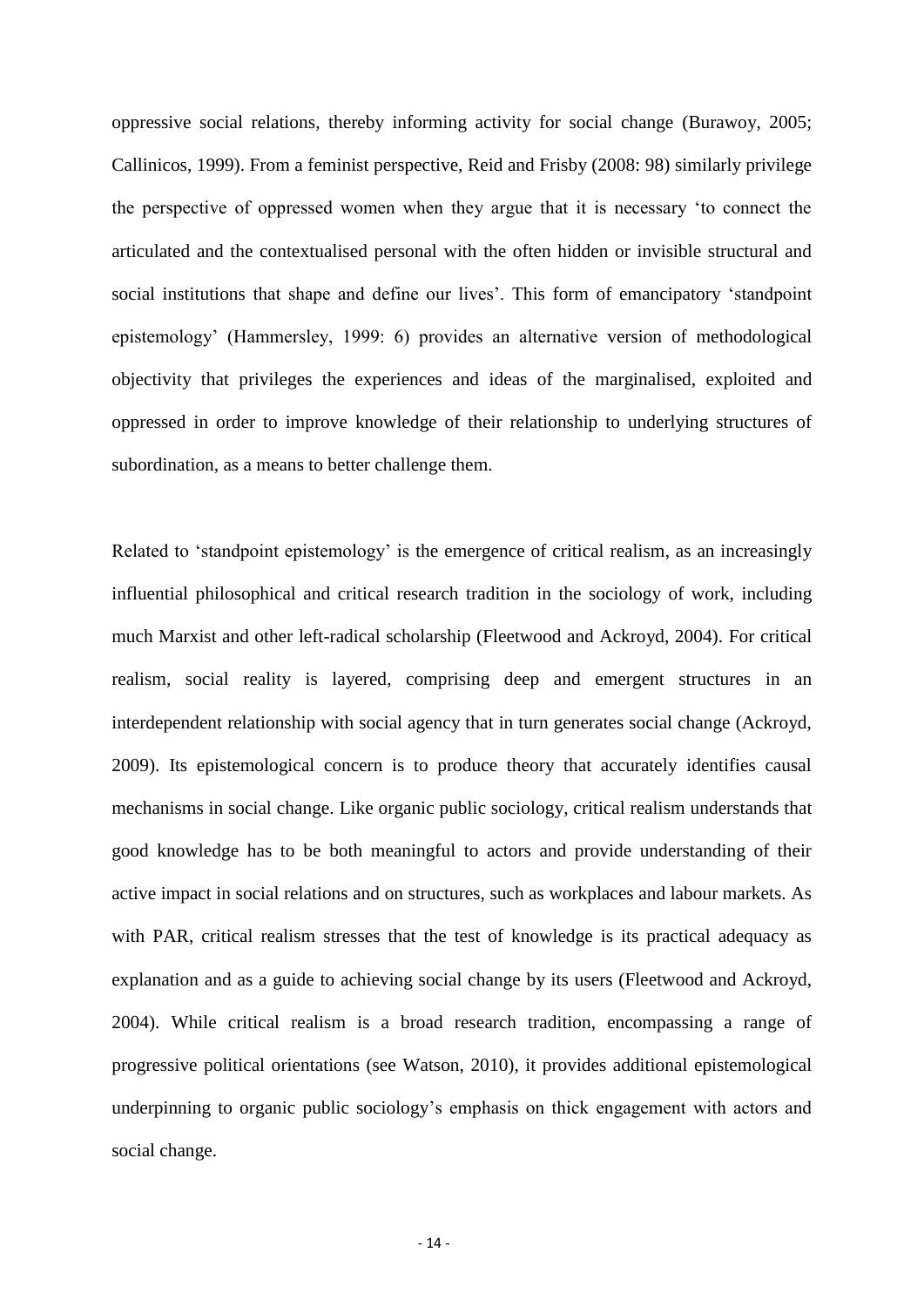Critical realism argues for a broad range of methods drawing on multiple data, often through case studies. However, due to quantitative research's ontological assumptions of a flat, unlayered reality directly accessible by observation, critical realism argues that its role should be limited to supportive, descriptive statistics (Ackroyd, 2009). For critical realism, quantitative research on its own is unable to capture the dynamic and contingent interplay of structure and agency, particularly the significance of the relationship between agents meaning, their activity and social change. When this is combined with quantitative research's notion of rigour, as the avoidance of bias through operational detachment, it is a methodological approach that eschews organic engagement and limits collaboration with agents (Denis and Lehoux, 2009). However, for Bourdieu's expert *committed scholar*, the role of quantitative research is ambiguous, even if he rejects 'positivism's dream of an epistemological state of innocence' (1999: 608).

## **Conclusion: towards an organic public sociology of work**

The ebb and flow of struggle 'from below' obviously affects the opportunities for organic public sociology. As the tide of struggle against neo-liberal austerity rises, with its accompanying political fracturing and polarisation, especially in Europe, the questions of *with whom* and *for whom* we do sociology are increasingly relevant. Related to these is the question of *what type* of sociology, as we argue in our critique of Bourdieu's committed scholar and our advocacy of Gramsci's organic intellectual. This leaves the question of what left-radical organic public sociology of work should and could consist of.

Organised labour is the most immediately accessible and fertile location for organic public sociology (Burawoy, 2005), especially during industrial action (see Connolly 2010;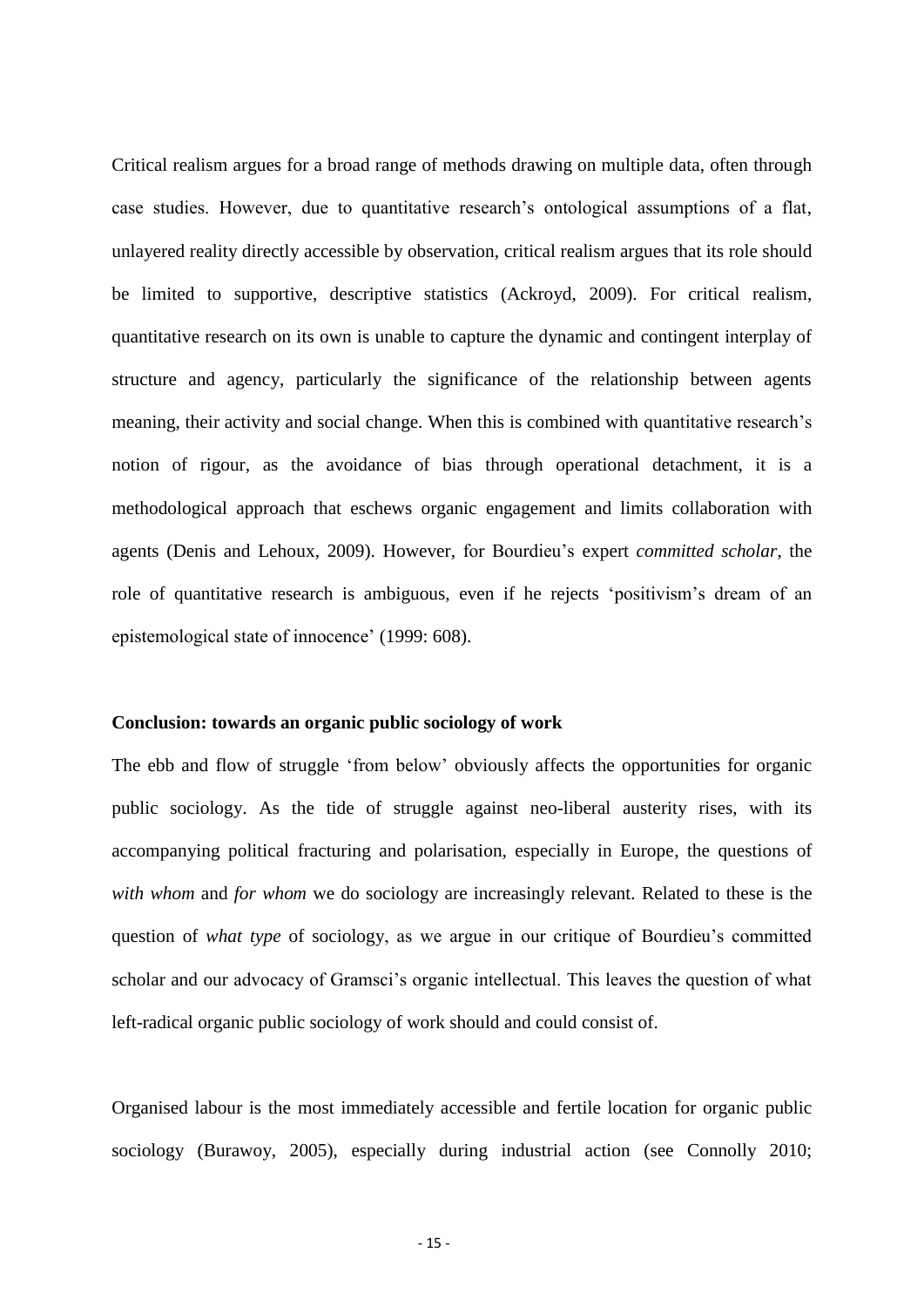Darlington, 2012; Fantasia, 1988). Indeed, there already exists the UK-based *Critical Labour Studies* (2011) group of academics (and a minority of activists) committed to working with labour in struggle and pursuing radical-socialist politics inside the labour movement. However, a left-radical organic public sociology of work should be much broader than organised labour, even if opportunities to work with activists in struggle are few amongst the unorganised, vulnerable and unwaged. Working with them to articulate and advocate their interests is also an important dimension to organic public sociology, such as Hardy et al's (2010) studies of sex workers, even if there is only minimal collective organisation and resistance or no immediate prospect of it.

More problematic is how to take organic public sociology into the public realm. While some texts reach a wider audience than the academy, such as Beynon's *Working for Ford* (1973/1984) and Hochschild's *The Managed Heart* (1983/2003), they are rare exceptions. Rarer still are bestselling publications written as popular sociologies of work. Two of the most successful recent examples are Ehrenreich's (2002), *Nickel and Dimed: Undercover in Low-wage USA* and Standing's (2011), *The Precariat: The New Dangerous Class*, both of which generated major public debates through extensive media coverage. Just occasionally, sociologists of work can intervene in a struggle with significant results. During the *British Airways* cabin crew dispute of 2009-10, 100 academics signed a letter, published in *The Guardian* (25 March, 2010), condemning the company's stance and tactics, resulting in senior executives making multiple media appearances to counter its claims. Equally, organic public sociology should also address issues that emanate 'from above' and affect the world of work. For example, using the mass media (and social media) whenever possible to counter neo-liberal analysis of the economic crisis and its avowal of austerity or translating equality law developments into politico-intellectual resources for social movements (Conley, 2012).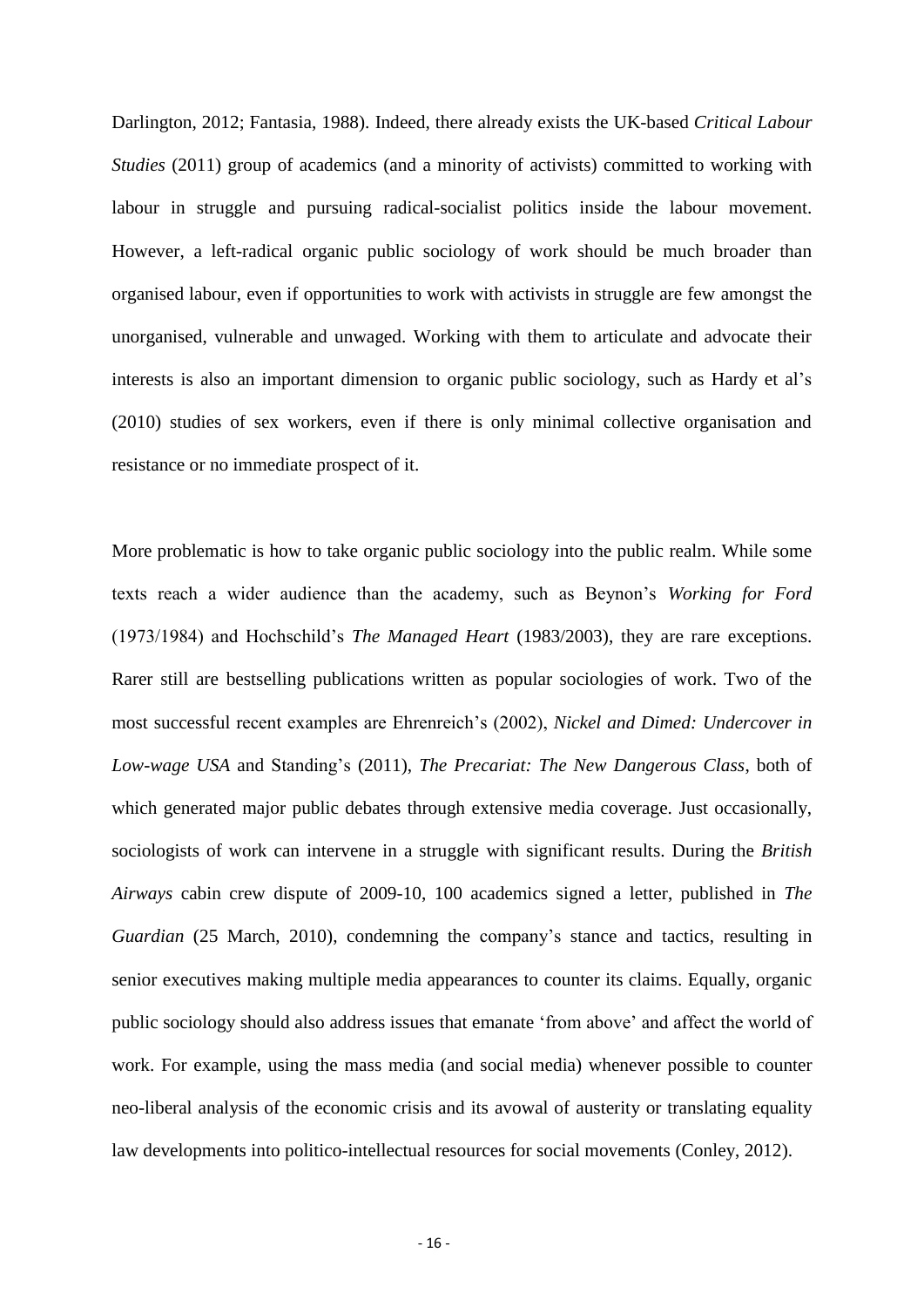While big media interventions and bestselling popular sociologies of work are uncommon, they demonstrate what is possible, particularly when we organise collectively. More importantly, they need to be recognised as the tip of the organic public sociology iceberg. Below the surface, we should extend and deepen our organic engagement *with* the organised, unorganised, marginalised and unwaged, whether they are in overt struggle or searching for their voices to be heard, as a first step in pursuing social change.

Finally, we also recognise it is not just methodological and political-ethical questions that need addressing but also how to build a more vibrant and effective left-radical organic public sociology of work in contemporary higher education, when confronted by intensifying marketization, restrictive research assessment metrics and funding austerity, not least in the UK. In particular, the UK's current mechanism for periodically measuring performance and allocating public research funding, the Research Excellence Framework (REF), now explicitly assesses excellence against the criterion of whether research produces 'any social, economic or cultural impact or benefit beyond academia' (REF2014, 2011: 4). Despite appearances, this is far from an official endorsement of public sociology. Instead, it expresses the state's formal favouring and rewarding of *policy relevant* research that is inevitably dominated by the powerful (and lucrative) demands of business and the state's marketoriented policy agenda. The consequence is an erosion of academics' autonomy (through institutional support and public funding) (UCU, 2009) to pursue emancipatory-oriented research that is critical of capital, the market and neo-liberal austerity (Smith, 2010). We believe there is much to consider and debate.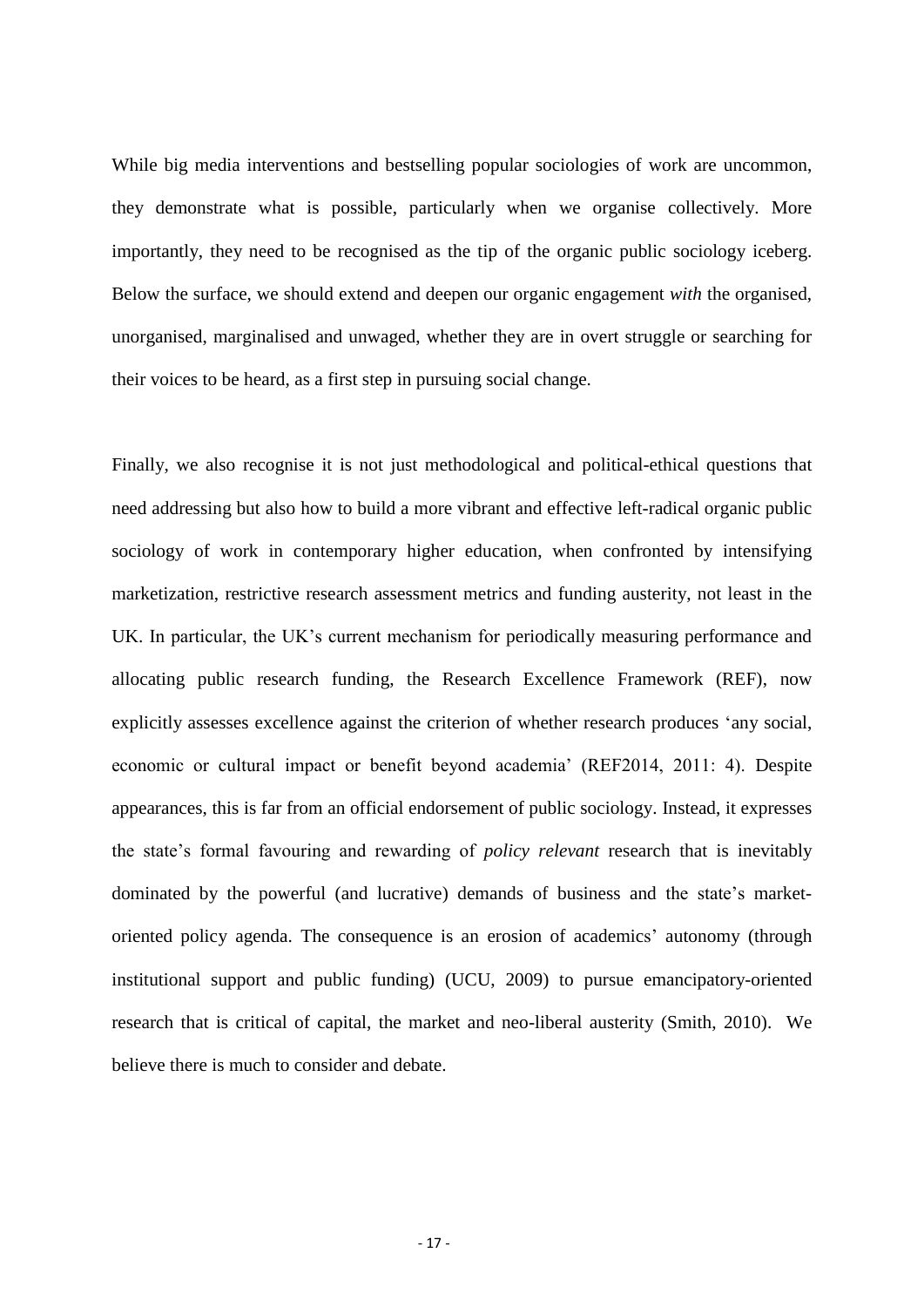## **Notes**

1

<sup>1</sup> We define *left-radical* as Marxist, other anti-capitalist and anti-oppression/emancipatory perspectives.

<sup>2</sup> See *Raison d'Agir* (2012), an organisation of intellectuals committed to social justice founded with Bourdieu in 1998.

# **References**

Ackroyd, S (2009)'Research designs for realist research' in D.A. Buchanan and A. Bryman (eds.) *The Sage Handbook of Organizational Research Methods*, London: Sage, pp. 532-548.

Beynon, H (1984) *Working for Ford,* Harmondsworth: Penguin.

Bourdieu, P (1998) *Acts of Resistance*, Cambridge: Polity.

Bourdieu, P (1999) *The Weight of the World*, Cambridge: Polity.

Bourdieu, P (2003) *Firing Back: Against the Tyranny of the Market 2*, London: Verso.

Burawoy, M (2005) 'Response: Public sociology: populist fad or path to renewal?', *The British Journal of Sociolog*y*,* 56(3): 417-432.

Burawoy, M (2007) 'For public sociology' in D. Clawson, R. Zussman, J. Misra, N. Gerstel, R. Stokes, D.L. Anderton, and M. Burawoy (eds.) *Public Sociology*, London: University of California, pp. 23-66.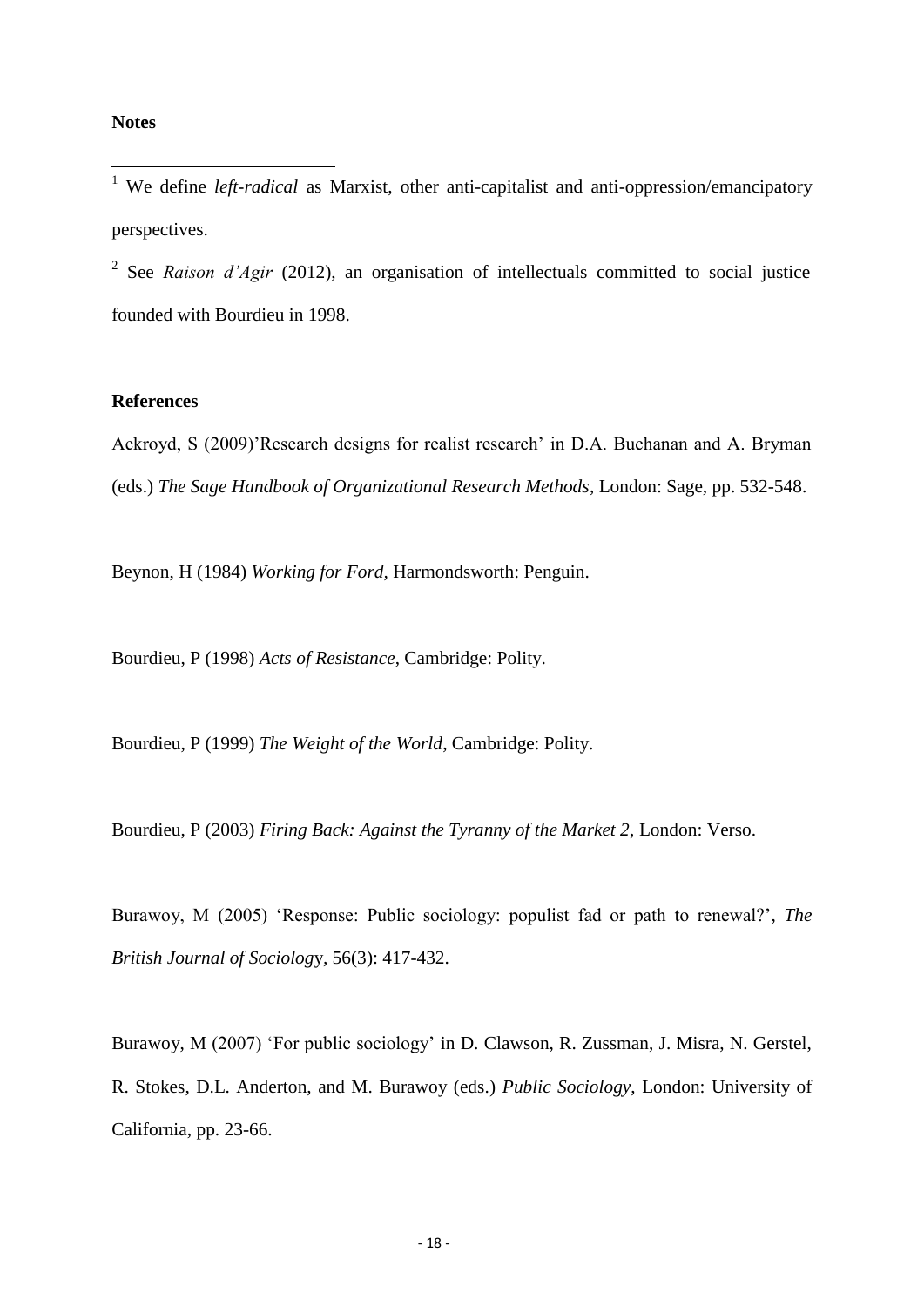Burawoy, M (2012) 'The roots of domination: beyond Bourdieu and Gramsci'*, Sociology*, 46(2): 187-206.

<u>.</u>

Callinicos, A (1999), 'Social theory put to the test of politics: Pierre Bourdieu and Anthony Giddens', *New Left Review*, 236: 77-102.

Clawson, D (2011) 'It's an academic question: why progressive intellectuals should not stay out of internal union battles', *New Labor Forum*, 20(2): 9-12.

Clawson, D, Zussman, R, Misra, J, Gerstel, N, Stokes, R, Anderton, D.L, and Burawoy, M (eds.) (2007) *Public Sociology*, London: University of California.

Conley, H (2012) 'Using equality to challenge austerity: new actors, old problems' *Work, Employment and Society,* 26(2): 349-359

Connolly, H (2010) *Renewal in the French Labour Movement: A Grassroots Perspective*, Oxford: Peter Lang.

Cresswell, JW (2003) *Research Design: Qualitative, Quantitative and Mixed-methods Approaches*, London: Sage.

*Critical Labour Studies* (2011) Available at www.criticallabourstudies.org.uk (accessed 17 October).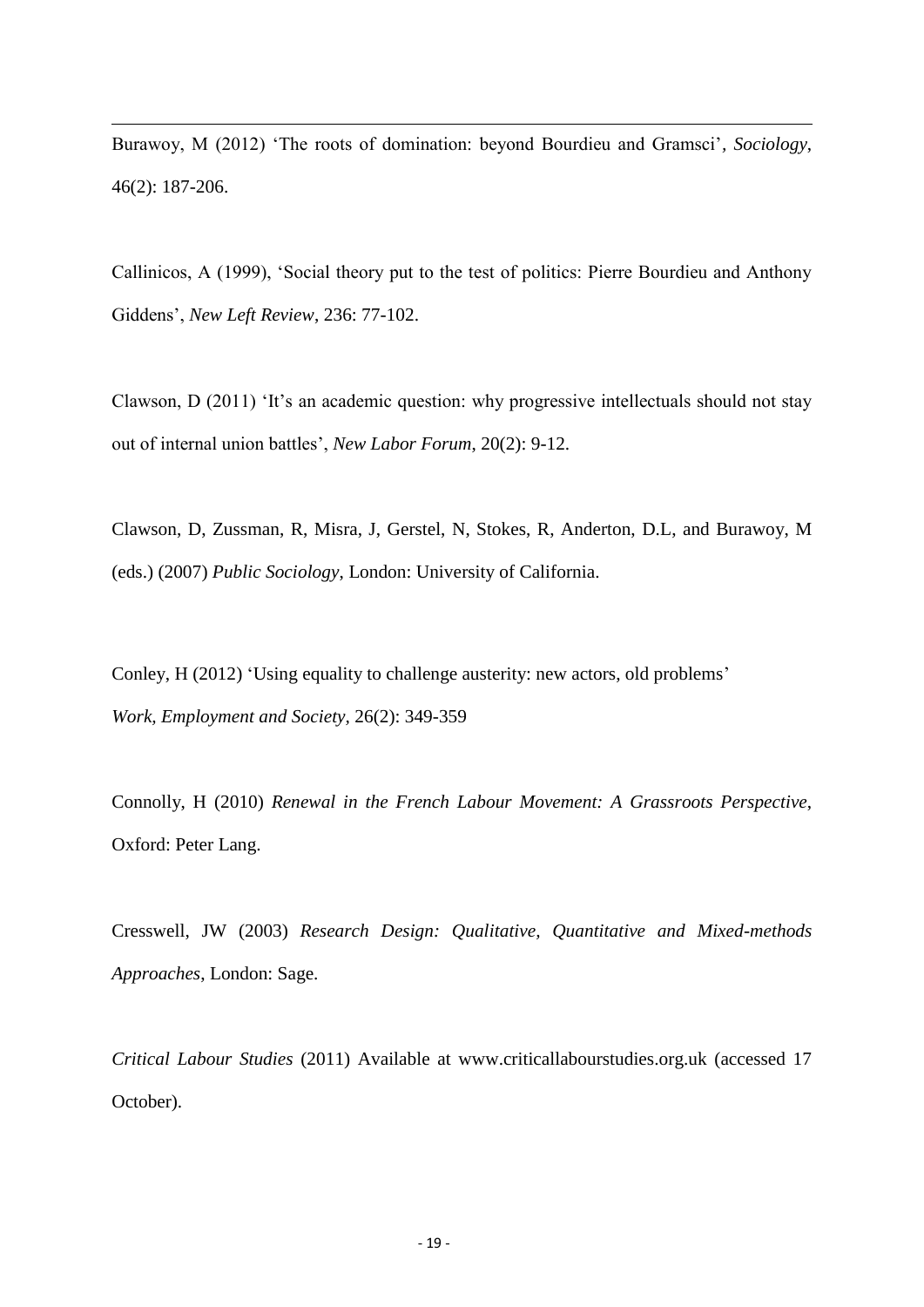Darlington, R (2009) 'Leadership and Union Militancy: The Case of the RMT', *Capital and Class*, 33 (3): 3-32.

<u>.</u>

Darlington, R (2012) 'The Interplay of Structure and Agency Dynamics in Strike Activity', *Employee Relations*, forthcoming 34 (5).

Denis, J-L and Lehoux, P (2009) 'Collaborative research: renewing action and governing science' in DA Buchanan and A Bryman (eds.) *The Sage Handbook of Organizational Research Methods*, London: Sage, pp. 363-380.

Eagleton, T (1992), 'Doxa and common life: in conversation with Pierre Bourdieu', *New Left Review*, 191: 111-121.

Ehrenreich, B (with Toynbee, P) (2002) *Nickel and Dimed: Undercover in Low-wage USA*, London: Granta.

Fantasia, R (1989) *Cultures of Solidarity: Consciousness, Action and Contemporary American Workers*, Berkeley: University of California Press.

Fleetwood, S and S Ackroyd, (eds), (2004) *Critical Realist Applications in Organisation and Management Studies*, London: Routledge.

Gramsci, A (1971) *Selections from Prison Notebooks*, London: Lawrence and Wishart.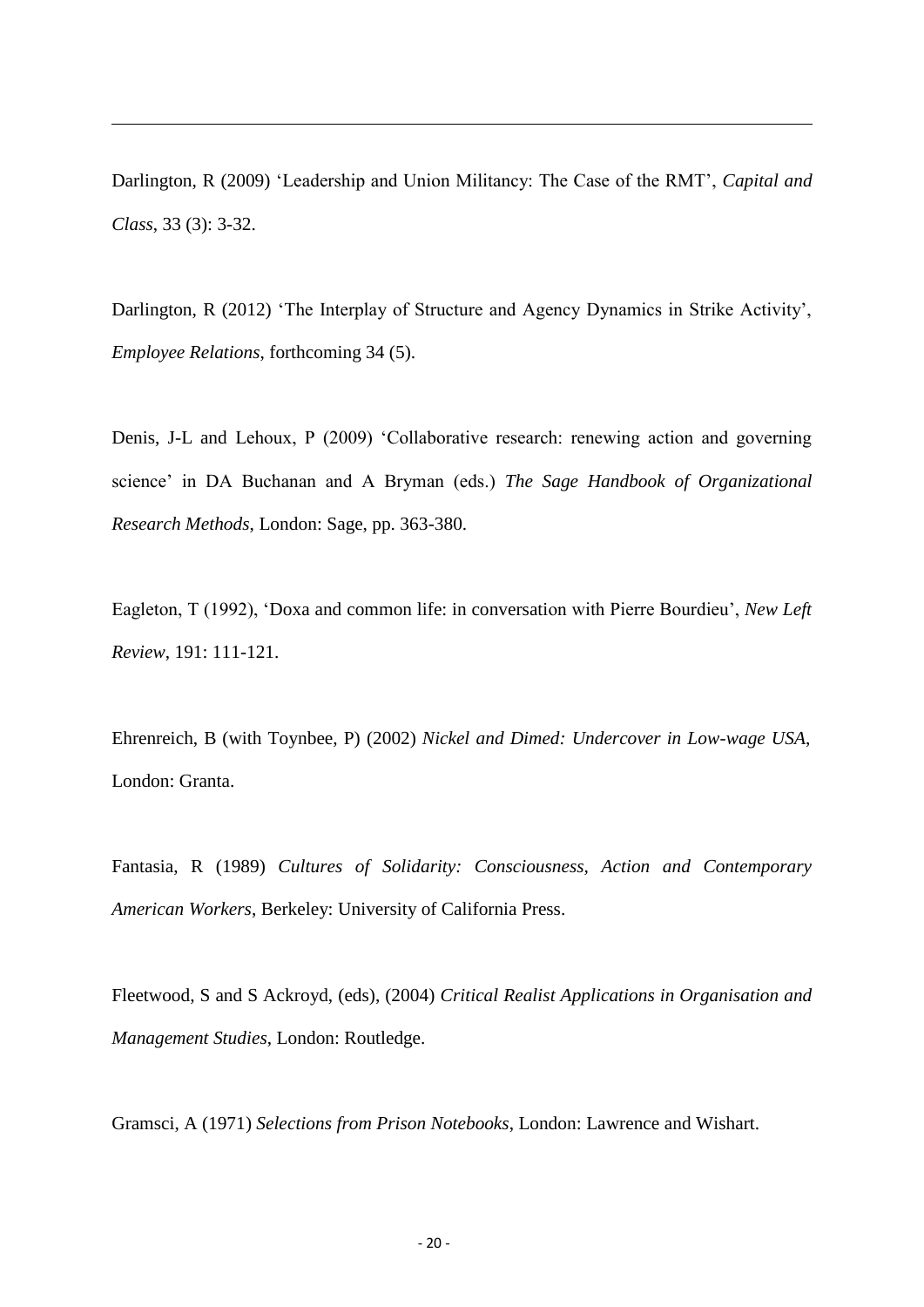Hammersley, M (1999) *Taking Sides in Social Research: Essays on Partisanship and Bias*, London: Routledge.

<u>.</u>

Hardy, K, Kingston, S and Sanders, T (eds.) (2010) *New Sociologies of Sex Work*, London: Ashgate.

Heery, E (2012) 'Partisan frames: analysing partisanship within industrial relations', paper presented to *International Labour and Employment Relations Association World Congress*, Philadelphia, PA.

Hochschild, AR (1983/2003) *The Managed Heart: Commercialization of Human Feeling*, London: University of California.

Huzzard, T and Björkman, H (2012) 'Trade unions and action research', *Work, Employment and Society* 26(1): 161-171.

Ives, P (2004) *Language and Hegemony in Gramsci*, London: Pluto Press.

Kemmis, S (2006) 'Participatory action research and public sphere', *Educational Action Research* 14(4): 459-476.

MacKinnon, S (2009) 'Social work intellectuals in the twenty-first century: critical social theory, critical social work and public engagement', *Social Work Education* 28(5): 512-527.

Mills, CW (1959) *The Sociological Imagination*, Oxford University Press.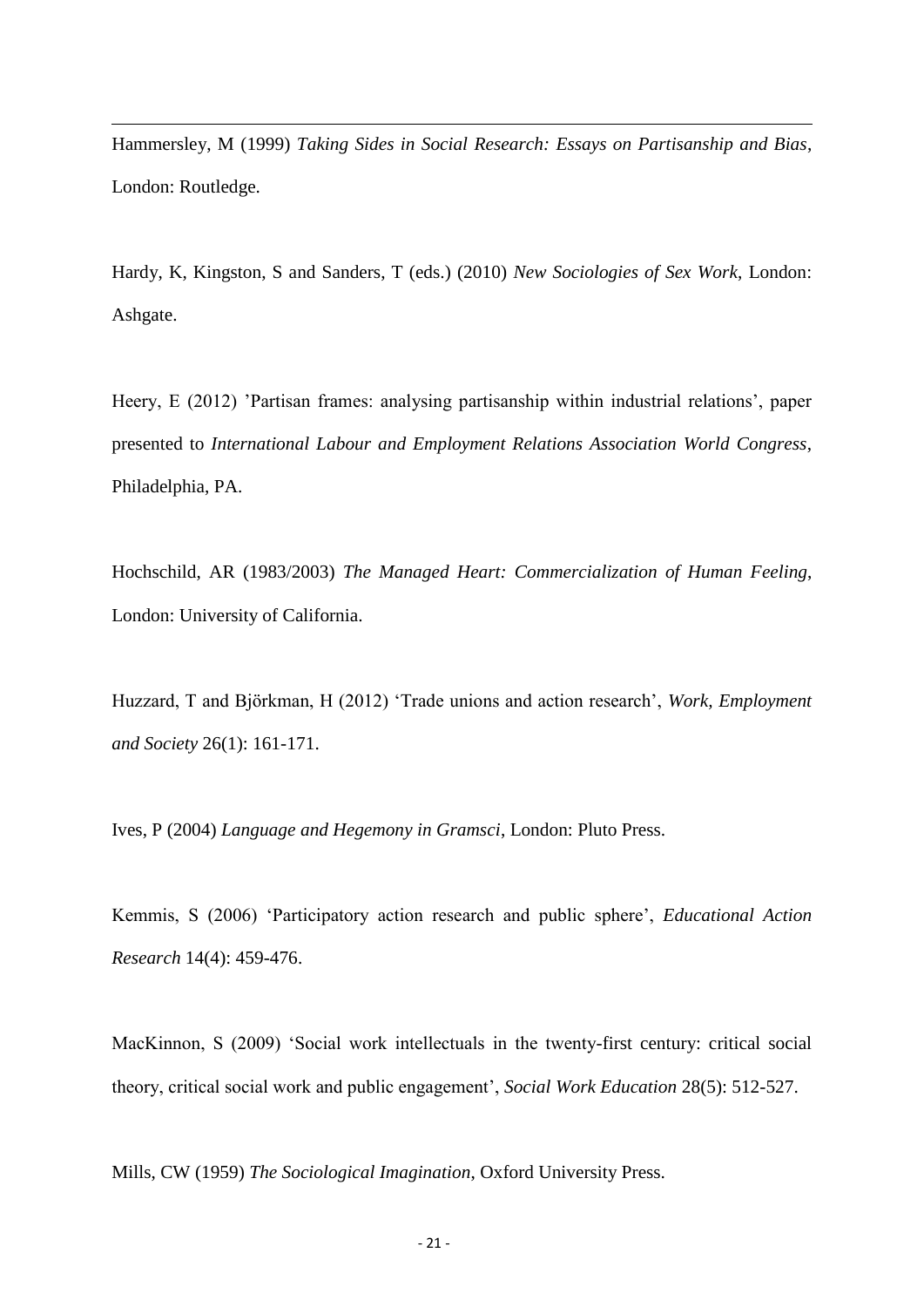*Raison d'Agir* (2012) Available at http://www.homme-moderne.org/raisonsdagir-editions/. (accessed on 22 April).

Reason, P and Bradbury, H (eds.) (2008) 'Introduction' to *Sage Handbook of Action Research*, London: Sage, pp. 1-11.

REF2014 (2011) 'Decisions on assessing research impact', Bristol: hefce.

<u>.</u>

Reid, C and Frisby, W (2008) 'Continuing the journey: articulating dimensions of feminist participatory research (FPAR), in P Reason and H Bradbury (eds.) *Sage Handbook of Action Research*, London: Sage, pp. 93-105.

Siraj-Blatchford, I (1995) 'Critical social research and the academy: the role of organic intellectuals in educational research', *British Journal of Sociology of Education*, 16(2): 205- 220.

Smith, K (2010) 'Research, policy and funding – academic treadmills and the squeeze on intellectual spaces', *The British Journal of Sociology*, 61(1): 176-195.

Standing, G (2011) *The Precariat: The New Dangerous Class*: London: Bloomsbury.

Stewart, P and Lucio, MM (2011) 'Collective narratives and politics in the contemporary study of work: the new management practices debate', *Work, Employment and Society*, 25(2): 327-341.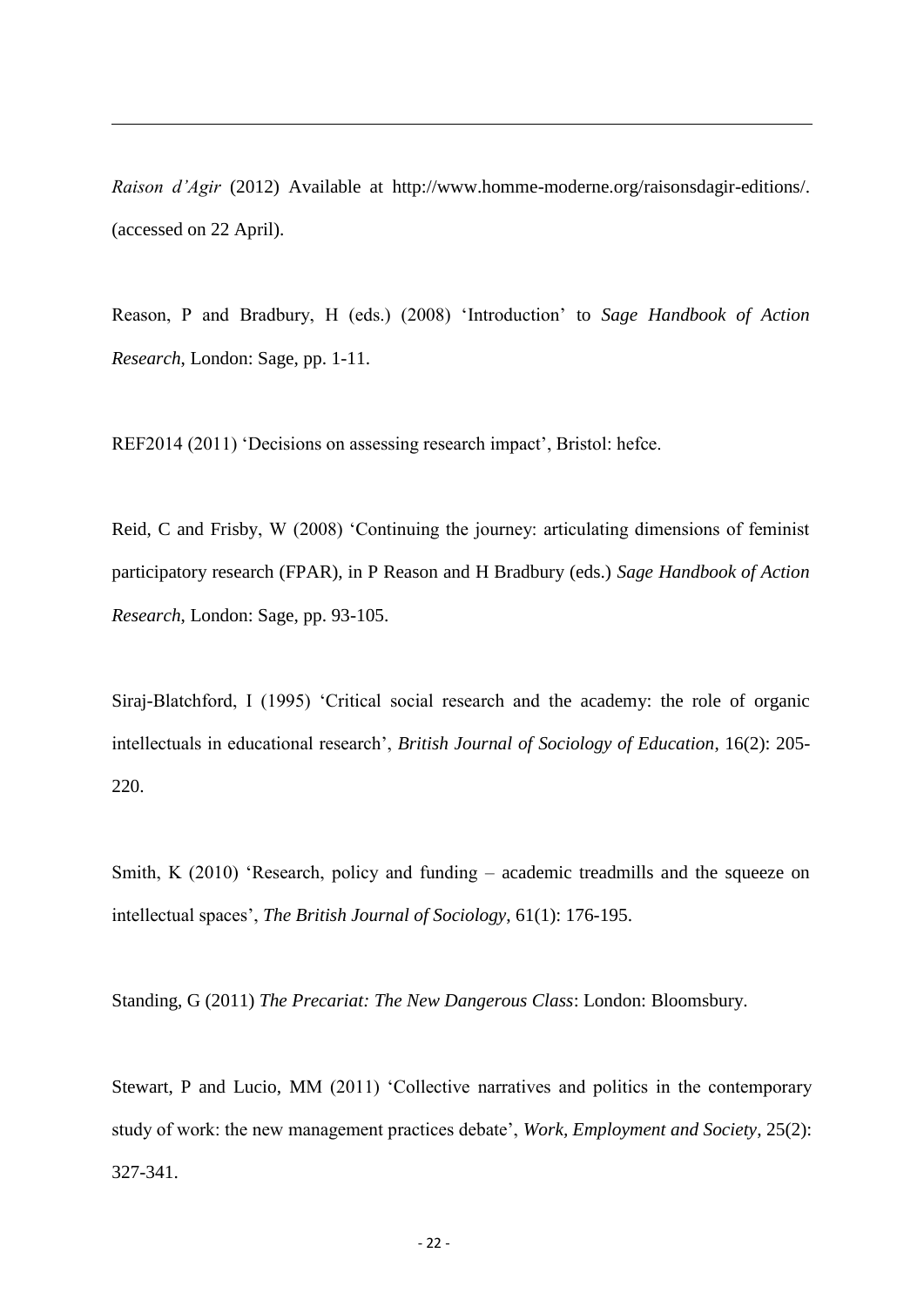Thompson, P (2010) 'The capitalist labour process: concepts and connections', *Capital and Class* 34(1): 7-14.

UCU (2009) 'Response to the Research Excellence Framework: second consultation on the assessment and funding of research', London: University and College Union.

Watson, TJ (2010) 'Critical social science, pragmatism and the realities of HRM', *International Journal of Human Resource Management* 21(6): 915-931.

**Title of submission**: Partisan, Scholarly and Active: Arguments for An Organic Public Sociology of Work

# **Biographies**

<u>.</u>

Paul Brook is a senior lecturer in Sociology of Work and Employment at the University of Leicester. He has published in the areas of emotional labour, labour power and labour process theory. He is an Associate Editor for the *International Journal of Management Concepts and Philosophy* and was secretary of the British Universities Industrial Relations Association (BUIRA) from 2007-10.

Ralph Darlington is Professor of Employment Relations at Salford University. He has written extensively on trade union organisation and activity in both historical and contemporary contexts and is the author of *The Dynamics of Workplace Unionism* (London, 1994), *The*